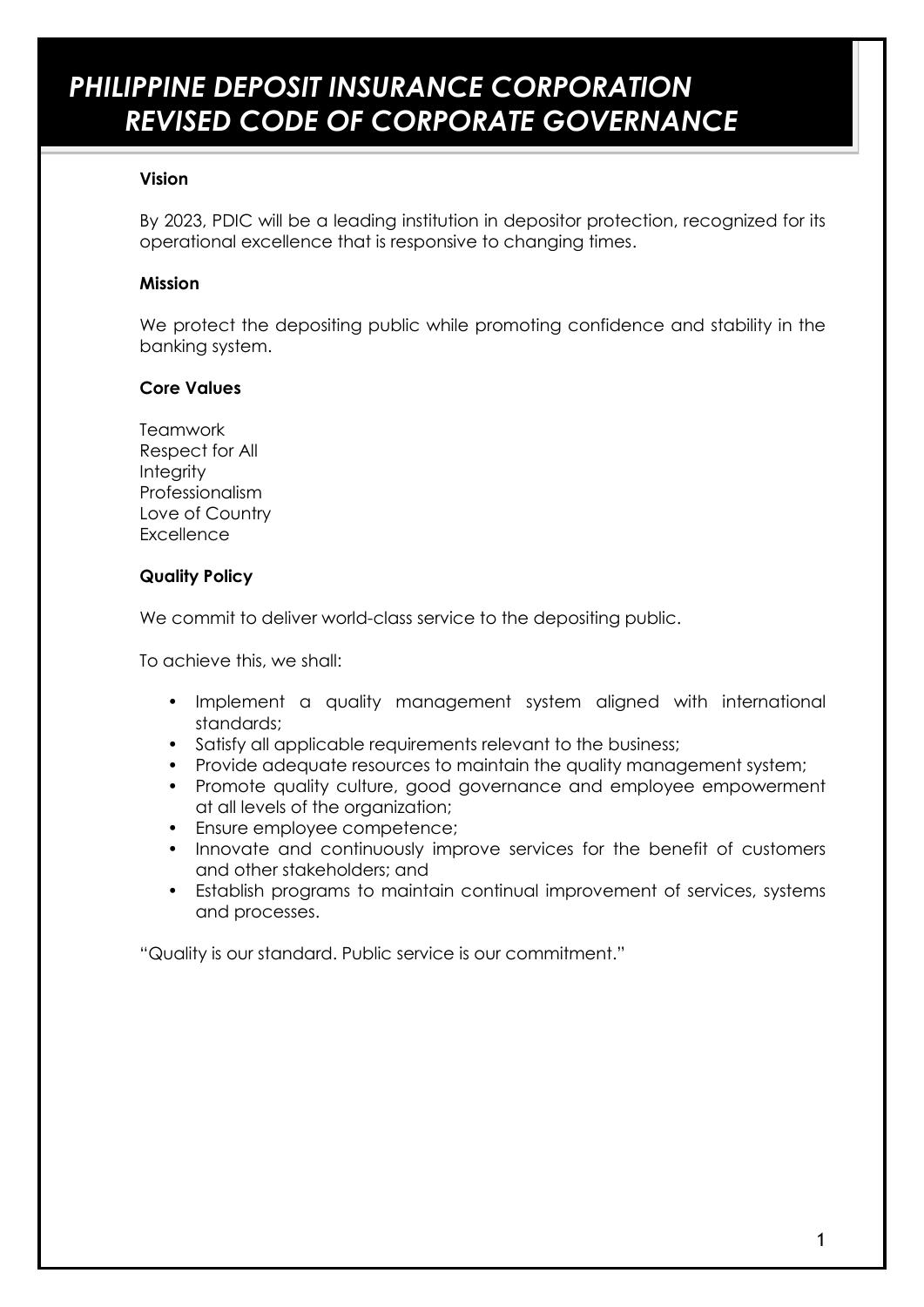

#### **Figure 1. MAJOR PLAYERS IN CORPORATE GOVERNANCE**

-

The Philippine Deposit Insurance Corporation ("PDIC") adheres to the Code of Corporate Governance prescribed by the Governance Commission for Government- Owned or -Controlled Corporations. PDIC adopts a Corporate Governance Structure, which revolves around its key players to achieve its objectives, mission and vision through good corporate governance.

PDIC observes and commits itself to accountability and transparency in the performance of its mandate of providing insurance coverage on all insured deposits to safeguard the interests of the depositing public and help maintain a sound and stable banking system. PDIC also recognizes the banking industry as one imbued with public interest and mandates that banks exercise extraordinary diligence in the performance of its fiduciary duties.<sup>1</sup>

<sup>1</sup> Dean Cesar L. Villanueva, *The Law and Practice on: Philippine Corporate Governance*; 2009 Edition (Holy Angel University Press), 84-85.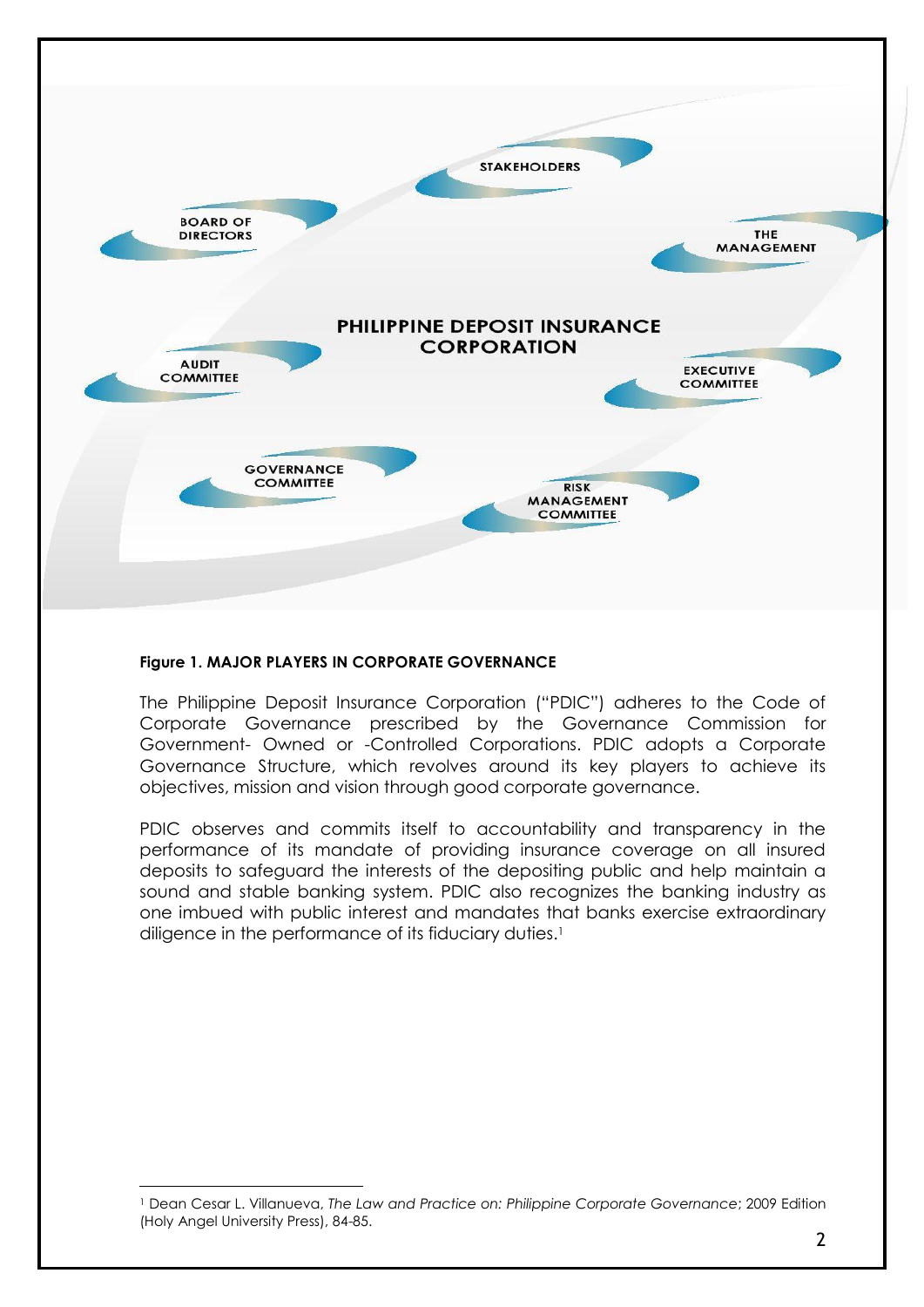### *ARTICLE I. COMMITMENT TO PRINCIPLES OF GOOD CORPORATE GOVERNANCE*

**SECTION 1. PDIC as an active partner of the government in national development.**  PDIC acknowledges that good corporate governance<sup>2</sup> is essential to the achievement of its goal as an active partner of the government in national development. PDIC safeguards the interest of the depositing public and contributes to the promotion of financial stability in the economy.

**SECTION 2. Governing principles of good corporate governance of PDIC.** The corporate governance framework for PDIC shall be governed by the following principles:

- a. The Corporation shall always be governed by the rule of law and promote transparency, accountability, professionalism, effectiveness, integrity and fairness in the conduct of its operations to support the goals and objectives of the government;<sup>3</sup>
- b. Timely and accurate disclosure shall be made on all material matters regarding the Corporation, including its financial situation, performance, and governance, in accordance with the provisions of the PDIC Charter and other applicable laws and regulations.
- c. The strategic guidance of the Corporation shall be in accord with the objectives set by the Board, the effective monitoring of Management by the Board, and the Board's accountability to the stakeholders.<sup>4</sup>

**SECTION 3. Commitment to institutionalize the principles of corporate governance.**  PDIC is committed to institutionalize the principles of good corporate governance in the entire organization. The Board of Directors, Management and Employees of the Corporation equally commit to the principles contained in this Code and acknowledge that this Code will serve as a guide in the achievement of corporate goals.

**SECTION 4. Promotion of corporate governance.** The Board of Directors, Management and Employees believe that good corporate governance is an integral component of sound strategic management and of transparency and accountability in public corporate governance, and will therefore undertake every effort necessary to create awareness within the Corporation.

-

<sup>2</sup> GCG Memorandum Circular (MC) No. 2012-07, Code of Corporate Governance for GOCCs

<sup>3</sup> Section 9, GCG MC No. 2012-06, Ownership and Operations Manual Governing the GOCC Sector <sup>4</sup> "President of the Republic of the Philippines" was replaced since the primary accountability of the Board is to the Corporation's stakeholders.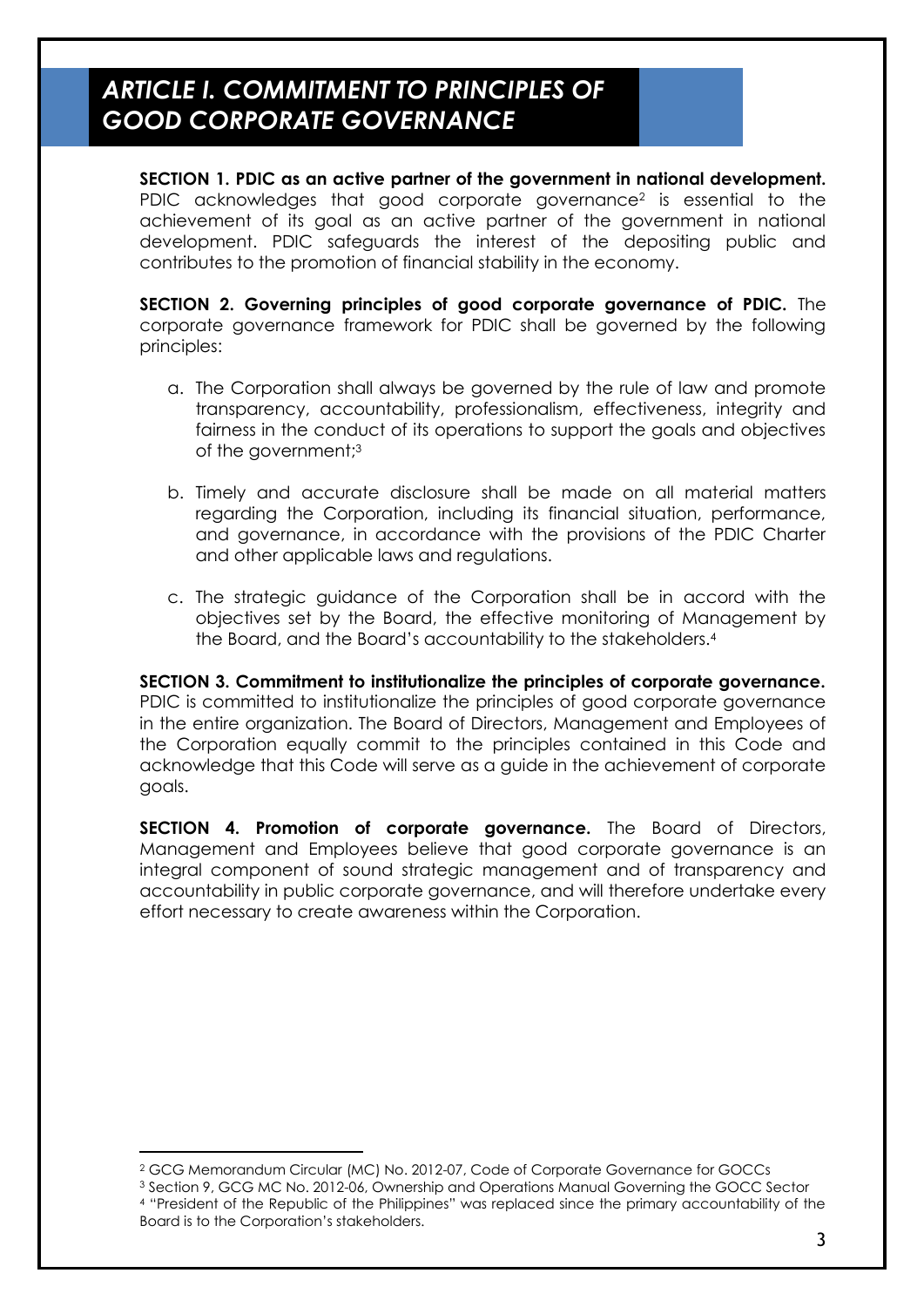### *ARTICLE II. ESTABLISH A WELL-STRUCTURED AND FUNCTIONING BOARD*

**SECTION 1.** The Board of Directors (the "Board") is primarily responsible for the governance of the Corporation. The Board is the government's agent in pursuing economic growth and development within the ambit of the Corporation's jurisdiction. <sup>5</sup> To this end, it will be necessary to ensure that only individuals who are fit and proper by reason of their experience, education, training and competence can be appointed as members of the Board of PDIC.<sup>6</sup>

**SECTION 2. Statement of Expectations of the Board of Directors.** The Board of Directors is vested with legal capacity and authority to exercise all corporate powers and conduct all the businesses of the corporation. <sup>7</sup> The Board of Directors is expected to ensure and undertake the following:

- a. Provide the corporate leadership of PDIC subject to rule of law, and the objectives set by the government and PDIC;
- b. Establish PDIC's vision and mission, strategic objectives, policies and procedures;
- c. Define the Corporation's values and standards;
- d. Foster the long-term success of PDIC in a manner consistent with its fiduciary responsibility, which it shall exercise in the best interest of the Corporation;
- e. Determine the organizational structure of PDIC, defining the duties and responsibilities of its officials and employees and adopting a compensation and benefit scheme for the same;
- f. Ensure that personnel selection shall be on the basis of merit and fitness and that all personnel action shall be in pursuance of the applicable laws, rules and regulations;
- g. Approve the annual and supplemental budgets of the Corporation;
- h. Comply with reportorial requirements, as required in PDIC's Charter and By-Laws, as well as applicable laws, rules and regulations;
- i. Act as an effective and independent check on Management; and
- j. Carry out the mandate of PDIC, as provided in its Charter.

**SECTION 3. Specific functions of the PDIC Board.** The PDIC Board shall perform, among others, the following functions:

a. Meet regularly to properly discharge its responsibilities. Independent views during Board meetings shall be given due consideration and all such meetings shall be documented in the minutes of the Board meeting;

<sup>5</sup> Sections 4 and 6, GCG MC No. 2012-07

<sup>6</sup> *Id.* at Section 13

<sup>7</sup> *Id.* at Section 5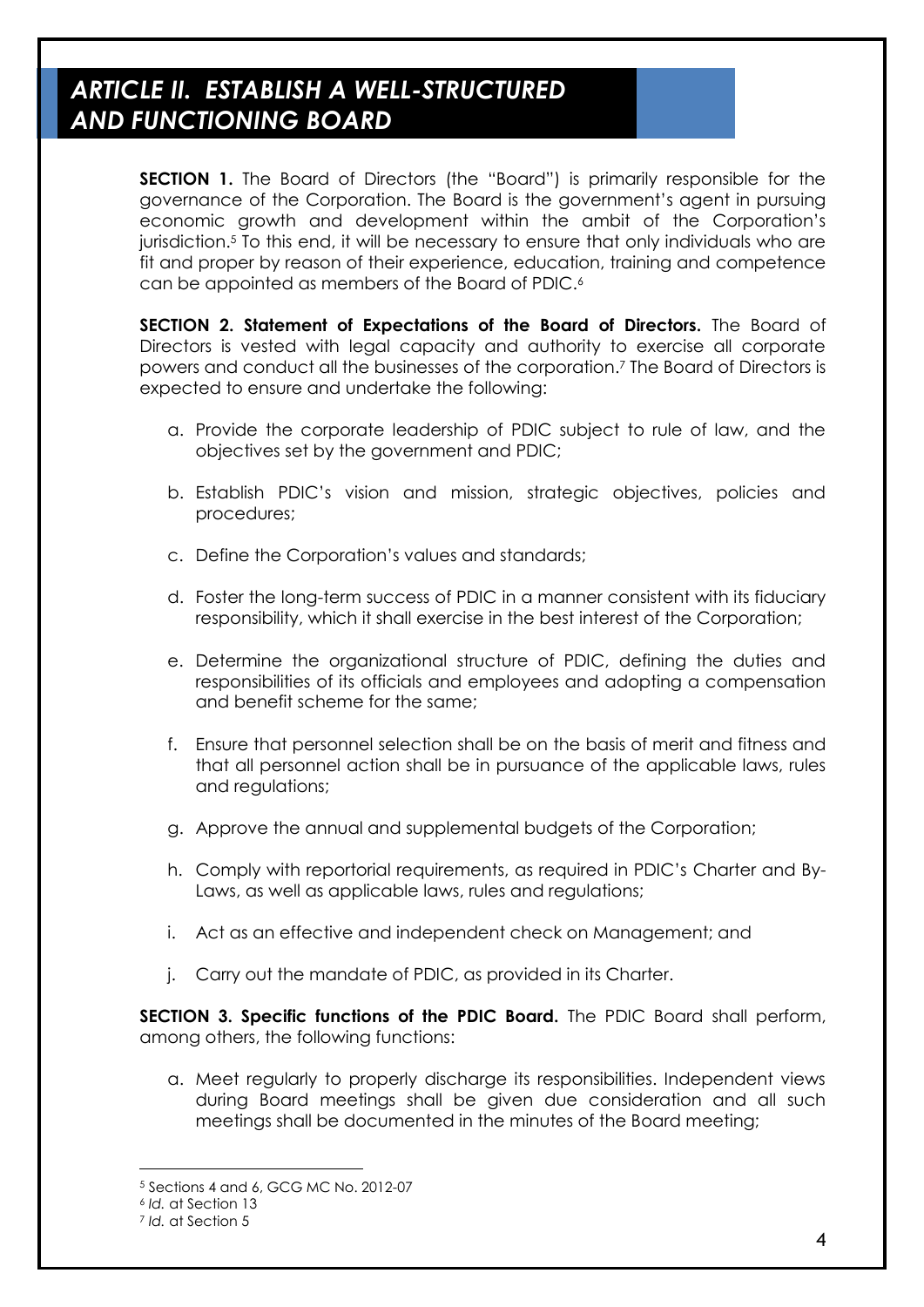- b. Determine PDIC's purpose and value, as well as strategies and general policies, to ensure that the Corporation survives and thrives despite financial crises and its assets and reputation are adequately protected;
- c. Determine important policies for PDIC with a view towards ensuring its longterm viability and strength;
- d. Monitor and evaluate on a regular basis the implementation of corporate strategies and policies, business plans and operating budgets, as well as Management's over-all performance to ensure optimum results;
- e. Ensure that PDIC complies with all relevant laws, regulations and codes of best business practices;
- f. Establish a competitive selection process to ensure that the key executives of PDIC have the necessary motivation, integrity, competence and professionalism, and selecting and appointing key executives with the appropriate level of motivation, integrity, competence and professionalism;
- g. Adopt a professional development program for officers and employees, and succession planning for key executives of the Corporation;
- h. Monitor and manage potential conflicts of interest of Management and Board Members, including misuse of corporate assets and abuse in related party transactions;
- i. Ensure the integrity of PDIC's accounting and financial reporting systems, including independent audit, and that appropriate systems of control are in place, in particular, systems for risk management, financial and operational control, and compliance with the law and relevant standards;
- j. Oversee the process of disclosure and communications;
- k. Provide sound written policies and strategic guidelines on the Corporation's operating budget and major capital expenditures;
- l. Implement a system of internal checks and balances, which may be applied in the first instance to the Board. Such systems should be regularly reviewed and updated;
- m. Monitor and endeavor to provide appropriate technology and systems for the identification and monitoring of key risks and key performance areas;
- n. Constitute an Audit Committee and such other specialized committees as may be necessary to assist the Board in discharging its functions; and
- o. Conduct and maintain the affairs of the Corporation within the scope of its authority, as prescribed in its Charter, By-Laws, and applicable laws, rules and regulations.
- p. Formally adopt and conduct annually the mandated Performance Evaluation System (PES) and the Performance Scorecard and timely and accurately report the results to the GCG.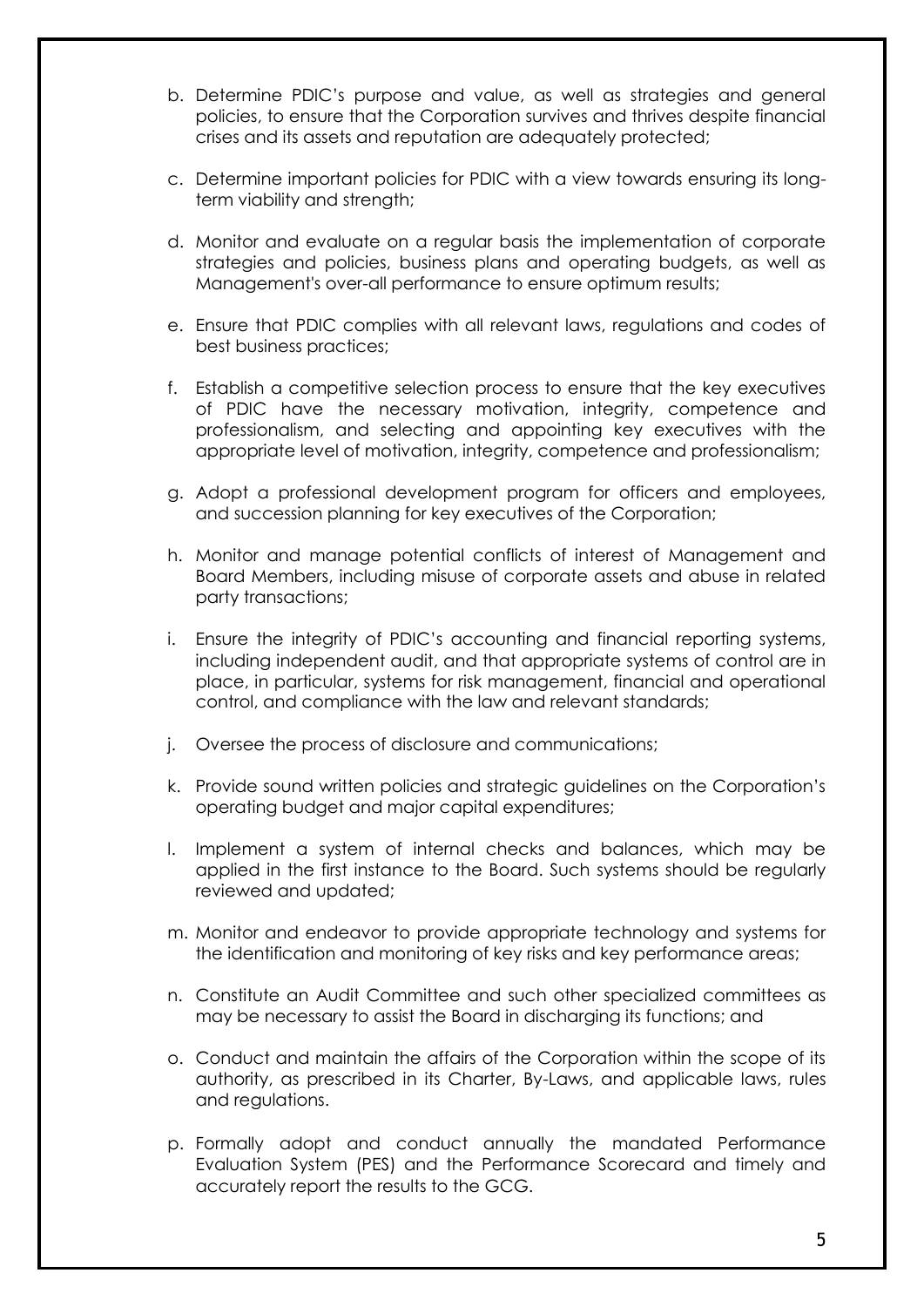**SECTION 4. Composition of the PDIC Board.** PDIC, being created by special law, shall have a Board of Directors composed of the following, as prescribed in its Charter:

- a. The Secretary of Finance who shall be the ex-officio Chairperson of the Board without compensation.
- b. The Governor of the Bangko Sentral ng Pilipinas (BSP) who shall be ex-officio member of the Board without compensation.
- c. The President of the Corporation, who shall be appointed by the President of the Philippines from a shortlist prepared by the Governance Commission for Government-Owned or -Controlled Corporations pursuant to Republic Act No. 10149 to serve on a full-time basis for a term of six (6) years. The President of the Corporation shall also serve as Vice Chairman of the Board.
- d. Four (4) members from the private sector to be appointed by the President of the Philippines from a shortlist prepared by the Governance Commission for Government-Owned or -Controlled Corporations pursuant to Republic Act No. 10149. The Appointive Directors shall serve for a term of six (6) years unless sooner removed for cause and shall be subject to only one (1) reappointment.

**SECTION 5. Re-appointment of Appointive Director.** An Appointive Director may be nominated by the GCG for re-appointment by the President of the Philippines, if he/she obtains a performance score of above average or its equivalent or higher in the immediately preceding year of tenure as Appointive Director based on the performance criteria for Appointive Directors of the Corporation.

**SECTION 6. Multiple Board seats.** The capacity of Board Members to serve with diligence shall not be compromised. As such, the PDIC Board shall establish guidelines on the number of Board seats its Appointive Directors may hold in other corporate Boards. The optimum number is related to the capacity of a Board Member to perform his duties diligently in general.

However, for the duration of their tenure or term in office and for a period of one year thereafter, the Appointive Directors shall be disqualified from holding any office, position or employment in any insured bank, except that members of the Board of Directors may become directors and officers of any bank and banking institution and of any entity related to such institution in connection with financial assistance extended by the Corporation to such institution and when, in the opinion of the Board, it is appropriate to make such designation to protect the interest of the Corporation. Moreover, no Appointive Director may hold more than two (2) other Board Seats in other GOCCs, subsidiaries and/or affiliates<sup>8</sup>. The incumbent Board Member may, at any given time, occupy at most three (3) positions inclusive of their primary position from which he/she may receive compensation. 9

**SECTION 7. Qualifications of Board Members.** As specified in the PDIC Charter and other existing laws, rules and regulations, no person shall be appointed as member of the Board unless he is a Filipino citizen, of good moral character and of

-

<sup>8</sup> *Id.* at Section 11

<sup>9</sup> Section 49, Chapter 10, Book IV of the 1987 Administrative Code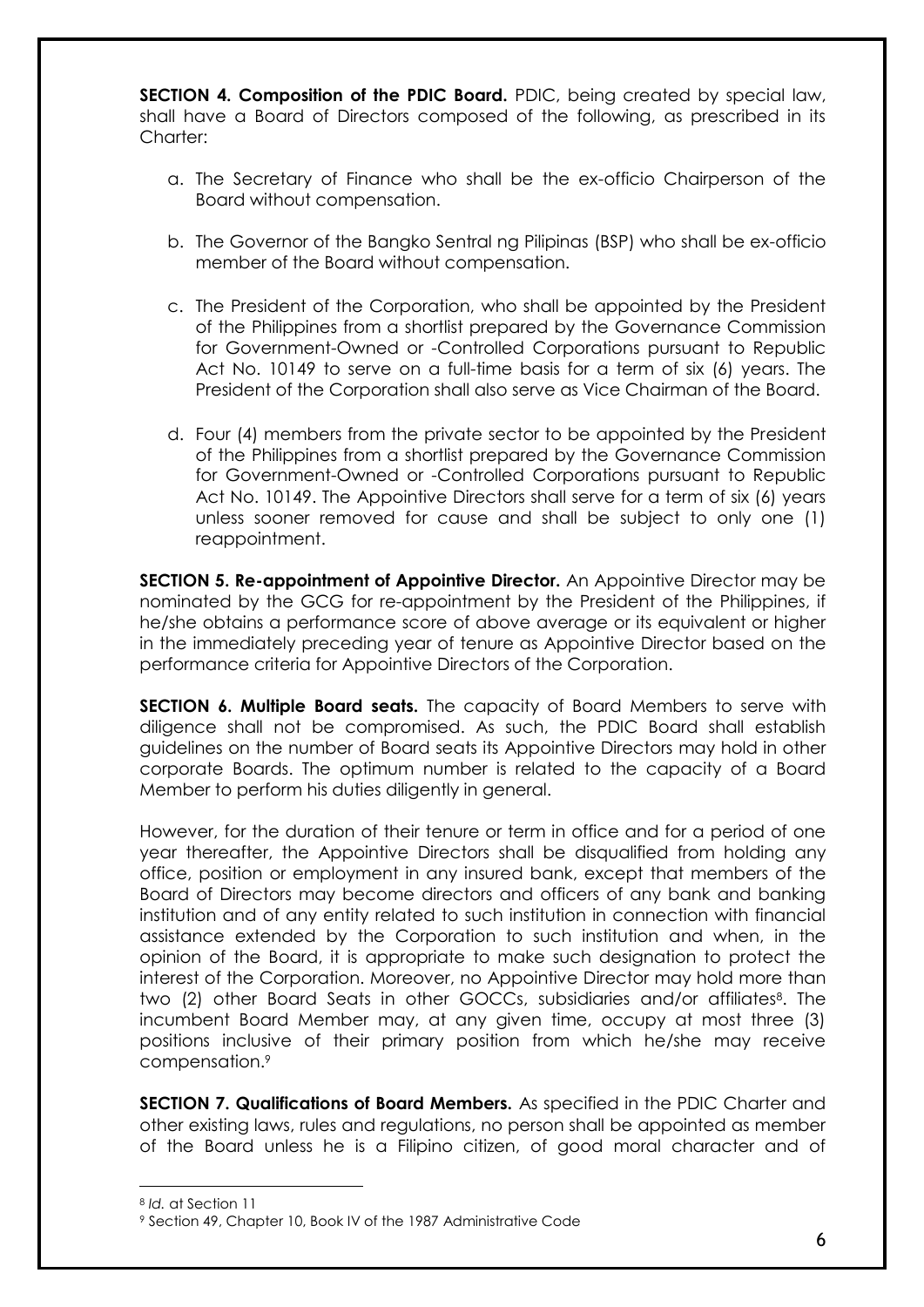unquestionable integrity and responsibility, of known probity and patriotism, and who is of recognized competence in economics, banking and finance, law, management administration or insurance, and shall be at least thirty-five (35) years of age. Members of the Board shall also be qualified by the Fit and Proper Rule issued by the Governance Commission for GOCCs (GCG).

**SECTION 8. Disqualification of incumbent Board Members.** The incumbent Board Members may be disqualified from holding office pursuant to the Charter and other applicable laws, rules and regulations.

**SECTION 9. Fiduciary capacity of Board Members.** A Board Member assumes a position of trust and confidence and as such, he must act in the best interest of the Corporation. His actions must be characterized by transparency, accountability, fairness and responsibility and he must exercise leadership, prudence and integrity in directing the Corporation towards sustained progress over the long term. In this regard, the duties and responsibilities of a PDIC Board Member include the following:

- a. Conduct fair transactions with PDIC and ensuring that personal interest does not compromise Board decisions. The basic principle to be observed is that a Board Member shall not use his position to make profit or to acquire benefit or advantage for himself or his related interests. He should avoid situations that may compromise his impartiality. If an actual or potential conflict of interest arises on the part of Board Members, it must be fully disclosed and the concerned Board Member should not participate in the decision-making. A Board Member who has a continuing conflict of interest of a material nature should consider resigning;
- b. Devote time and attention necessary to the proper discharge of his duties and responsibilities. A Board Member should devote sufficient time to familiarize himself with the operations of PDIC and should be constantly aware of the Corporation's condition and be knowledgeable enough to contribute meaningfully to the Board's work. He should attend and actively participate in Board meetings, request and review meeting materials, ask questions, and request explanations;
- c. Act judiciously. Before deciding on any matter brought before the Board, a Board Member should thoroughly evaluate the issues, ask questions and seek clarifications when necessary;
- d. Exercise independent judgment. A Board Member should view each problem/situation objectively. When a disagreement with other Board Members occurs, he should carefully evaluate the situation and state his position. He should not be afraid to take a position even though it might be unpopular. Corollarily, he should support plans and ideas that he thinks are beneficial to the Corporation;
- e. Gain working knowledge of the statutory and regulatory requirements affecting PDIC, including the contents of its Charter, By-Laws, applicable laws, rules and regulations, as well as keeping himself informed of industry developments and business trends;
- f. Observe confidentiality. A Board Member should observe the confidentiality of non-public information acquired by reason of his position as director. He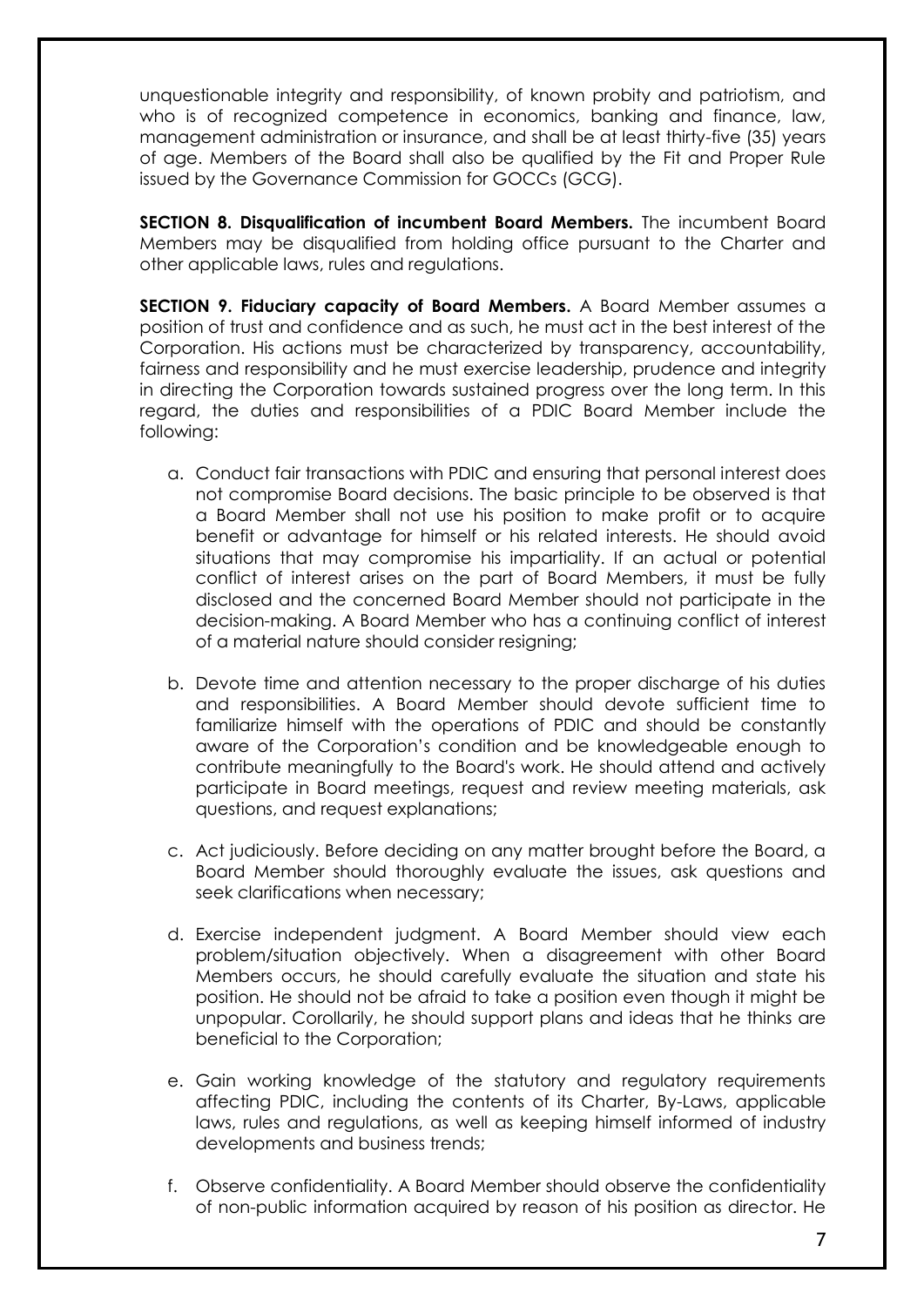should not disclose any information to any other person without the authority of the Board; and

g. Ensure the presence and adequacy of internal control mechanisms for good governance. The minimum internal control mechanisms for the Board's oversight responsibility include, but shall not be limited to: (i) ensuring the presence of organizational and procedural controls, supported by an effective management information system and risk management reporting system; (ii) reviewing conflict-of-interest situations and providing appropriate remedial measures for the same; (iii) reviewing proposed key executive appointments; (iv) ensuring the selection, appointment and retention of qualified and competent management; and (v) reviewing the Corporation's personnel and human resources policies, compensation plan and the management succession plan.

**SECTION 10. Collective and individual liability of Board Members**. There should not be any difference between the liabilities of different Board Members.

Board Members who willfully and knowingly vote or consent to patently unlawful acts of PDIC or who are guilty of gross negligence or bad faith in directing the affairs of the Corporation or acquire any personal or pecuniary interest in conflict with their duty as such members, shall be liable jointly and severally for all damages resulting therefrom suffered by PDIC and stakeholders.

In addition, when a Board Member attempts to acquire or acquires, in violation of his duty, any interest adverse to PDIC in respect of any matter which has been reposed in him in confidence, as to which equity imposes a disability upon him to deal in his own behalf, he shall be liable as a trustee for the Corporation and must account for the profits which otherwise would have accrued to PDIC.

Any Board Member who enters into a transaction or contract grossly disadvantageous to the government, whether he profited from it or not, shall be liable for violation of Republic Act No. 3019 or the Anti-Graft and Corrupt Practices Act.

**SECTION 11. Exercise of objective and independent judgment.** Members of the Board shall hold no interests or relationships with PDIC that may hinder their independence from the Corporation or its Management and which may interfere with the exercise of independent judgment in carrying out their responsibilities.

**SECTION 12. Annual performance evaluation of the PDIC Board.** To strengthen the competence and character of the Members of the PDIC Governing Board, the Corporation shall adopt the Performance Evaluation for Directors in the GOCC Sector as prescribed by the Governance Commission for GOCCs.

The Performance Evaluation for the Directors measures the overall performance of an Appointive Director based on the weighted-average of the following components:

- 1. The Corporation's Performance based on application of the Performance Evaluation System (PES) for GOCCs under GCG Memorandum Circular No. 2013-02;
- 2. Director Performance Evaluation; and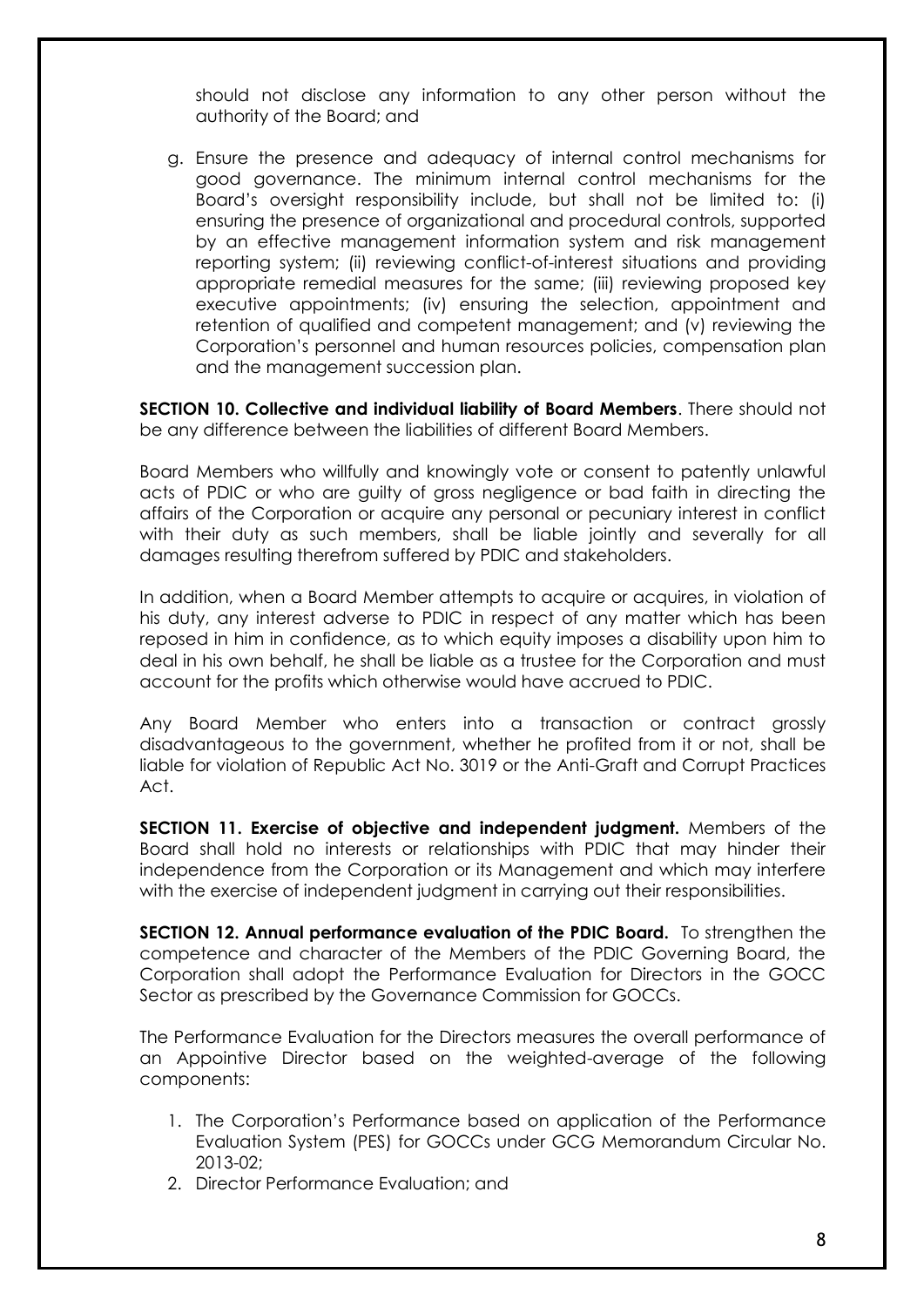3. Director Attendance Score. 10

**SECTION 13. Restitution** - Restitution of properties and monies shall be done in accordance with the provisions in GCG Memorandum Circular No. 2012-07 (Code of Corporate Governance for the GOCC Sector) and other relevant laws and issuances.

<sup>10</sup> GCG MC No. 2014-03, Performance Evaluation for Directors in the GOCC Sector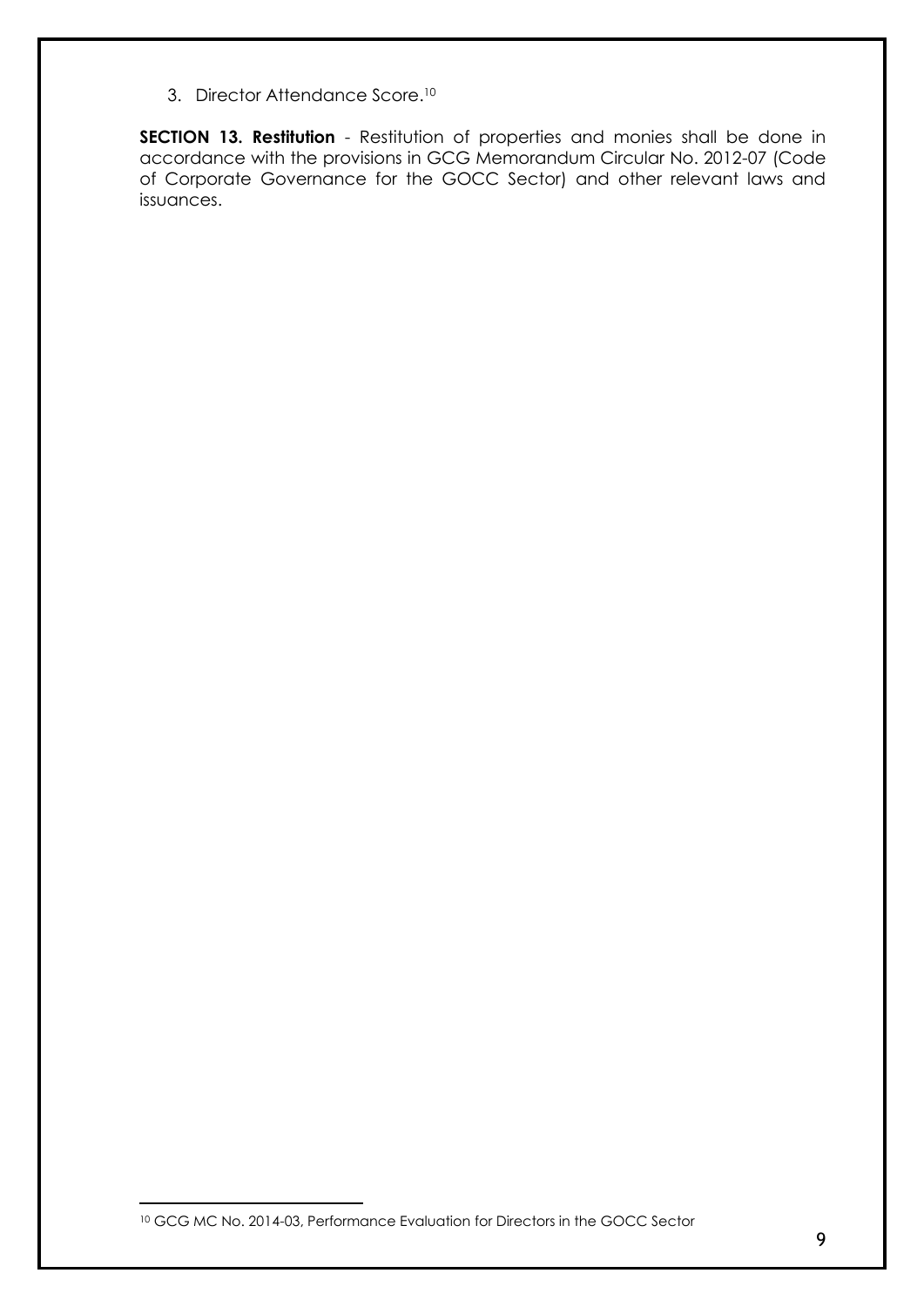# *ARTICLE III. ENSURE THE INTEGRITY OF THE CORPORATION'S FINANCIAL REPORTS*

**SECTION 1.** The Board of Directors confirms the truth and fairness of all information and representation contained in the Corporation's Financial Statements. The financial statements have been prepared in conformity with generally accepted state accounting principles and reflect amounts that are based on best estimates and informed judgment of management with an appropriate consideration of materiality.

**SECTION 2.** In this regard, the Board must ensure that management maintains a system of accounting and reporting which provides for the necessary internal controls to ensure that transactions are properly authorized and recorded, assets are safeguarded against unauthorized use or disposition and liabilities recognized.<sup>11</sup>

<sup>11</sup> As required under Section 42 (e), GCG MC No. 2012-07 <http://www.coa.gov.ph/ngas/natl/appendices/Appendix-04.doc> April 04, 2013

-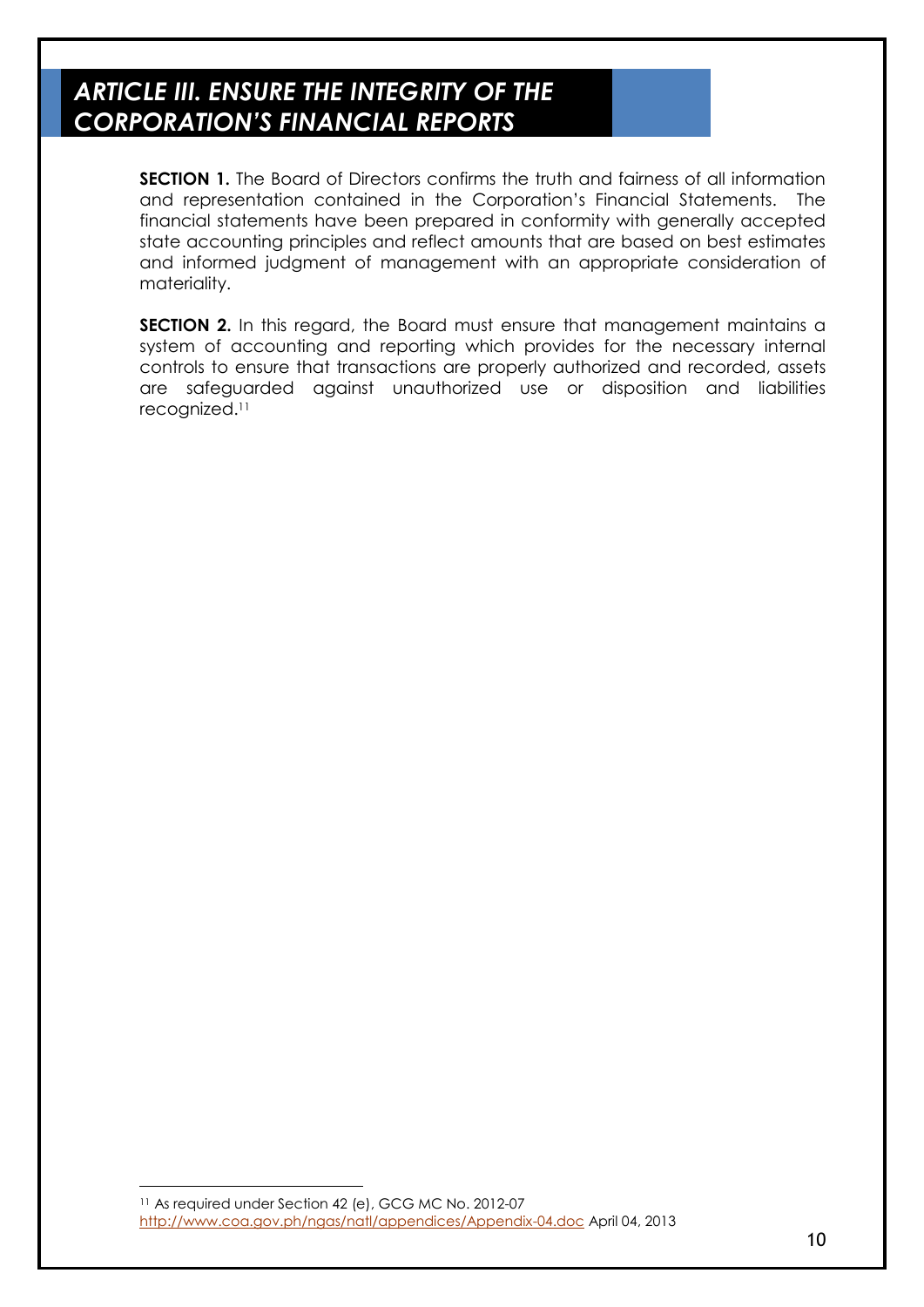# *ARTICLE IV. ESTABLISH SPECIALIZED SUPPORT COMMITTEES*

**SECTION 1.** PDIC Board shall set up specialized committees to support the Board in the performance of its functions. The Board shall define the cases in which specialized committees may be considered by using a combination of criteria, including the size of PDIC. It is essential that specialized Board committees are chaired by a non-executive and include a sufficient number of independent members. The existence of specialized Board committees shall not excuse the Board from its collective responsibility for all matters. Specialized Board committees shall have written terms of reference to be approved by the Board that shall define their duties, authority and composition. Specialized Board committees shall report to the Board and the minutes of their meetings shall be circulated to all Board Members.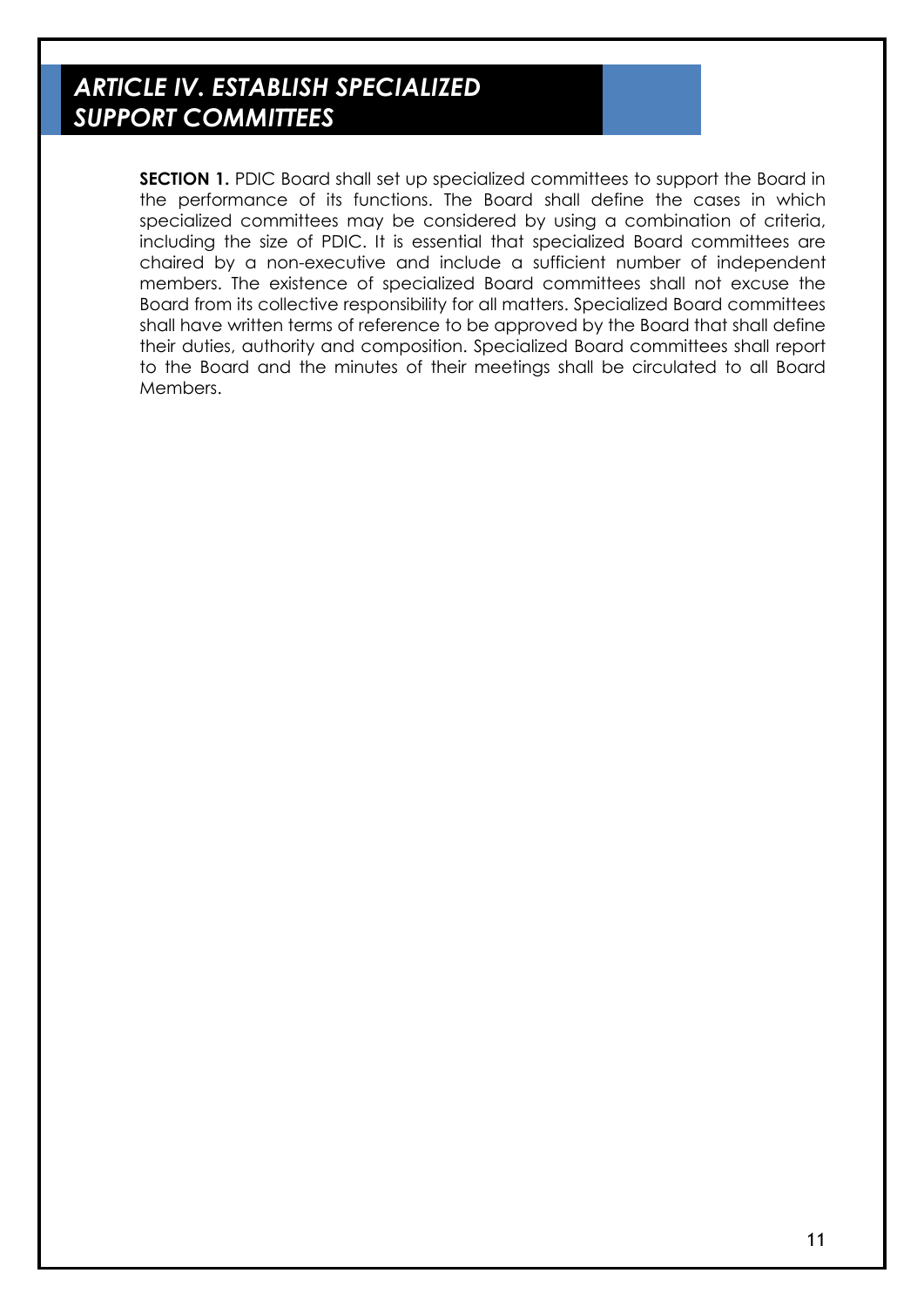#### **SECTION 2. Board Governance Committee**

(1) The purpose of the Board Governance Committee (BGC) is to assist the Board of Directors fulfill its corporate governance responsibilities and ensure adherence to the principles and standards of good corporate governance to promote transparency and accountability by:

- 1. Defining the institutional framework for sound corporate governance;
- 2. Adopting policies and procedures consistent with good governance standards; and
- 3. Ensuring the availability of an effective system for monitoring compliance with laws, rules, regulations and policies.

(2) The BGC shall be composed of at least three (3) members of the Board and chaired by the Chairman of the Board.<sup>12</sup> In the absence of the Chairman, the Vice Chairman shall preside during meetings. The Vice Chairman shall be elected by the Committee from among the Appointive Directors. Any vacancy in the membership of the Committee shall be filled up by the Board of Directors.

(3) The BGC is primarily responsible for ensuring the effectiveness of the Board and the due observance of the PDIC Code of Ethics and PDIC Code of Corporate Governance.

(4) The BGC shall have the following duties and responsibilities:<sup>13</sup>

- 1. Ensure the effectiveness of the Board in fulfilling PDIC's mandate to protect depositors and contribute to financial stability, by, among others:
	- a. Recommending comprehensive orientation programs for new directors and continuing education programs for directors when appropriate;
	- b. Recommending the manner by which the Board's performance may be evaluated and proposing an objective performance criteria for approval of the Board; and
	- c. Overseeing the annual performance evaluation of the Board and its Committees through the conduct of an annual self-evaluation of its performance.
- 2. Evaluate the governance structures and processes, including policy development, monitoring and oversight of compliance.

<sup>12</sup> *Id.* at Section 16.2.3

<sup>&</sup>lt;sup>13</sup> Based on the revised Charter of the Board Governance Committee approved by the PDIC Board of Directors per Board Resolution No. 2017-12-174 dated 20 December 2017.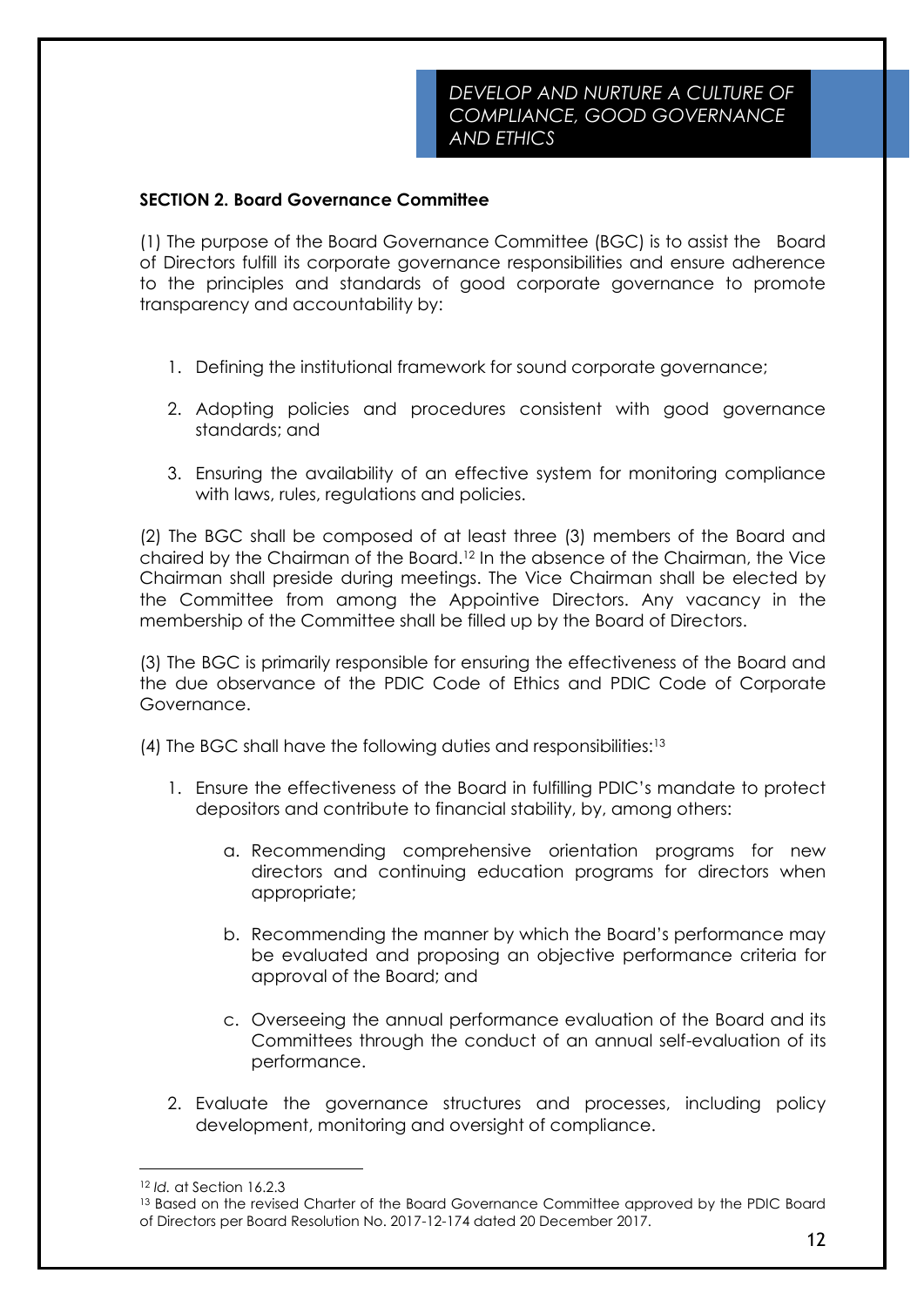- 3. Align the governance statement and principles with corporate governance standards and practices, and oversee updating of the PDIC's Code of Corporate Governance as appropriate.
- 4. Monitor the implementation of the PDIC Code of Ethics, PDIC Code of Corporate Governance and the Integrity Management Program and recommend approval of the guidelines on norms of conduct and ethical behavior for PDIC employees, directors, consultants and agents.
- 5. Adopt and implement the corporate governance scorecard prescribed by regulatory authorities.
- 6. Oversee the performance of governance functions in support of the Corporation's goals and strategies by:
	- a. Monitoring PDIC's compliance with applicable laws, rules and regulations to ensure that governance/ compliance issues are resolved expeditiously; and
	- b. Endorsing to the Board appropriate actions for any violation/breach based on the review of the reports submitted thru/by the Corporate Governance Office, and/ or PDIC Management regarding significant compliance issues, general status of level of compliance to relevant laws, rules and regulations, updates and other compliance matters.
- 7. Review the organizational structure and staffing of the Corporate Governance Office.
- 8. Review and concur in the appointment and annual review of performance, replacement or separation of the Governance Officer in accordance with Civil Service laws and regulations.
- 9. Prepare a monthly report to the Board of Directors of matters discussed and actions taken up in the Committee meeting for Board consideration, notation or approval.
- 10. Exercise the functions of a Nomination and Remuneration Committee under pertinent rules and regulations.
- 11. Perform such other functions as may be required by applicable laws, rules and regulations.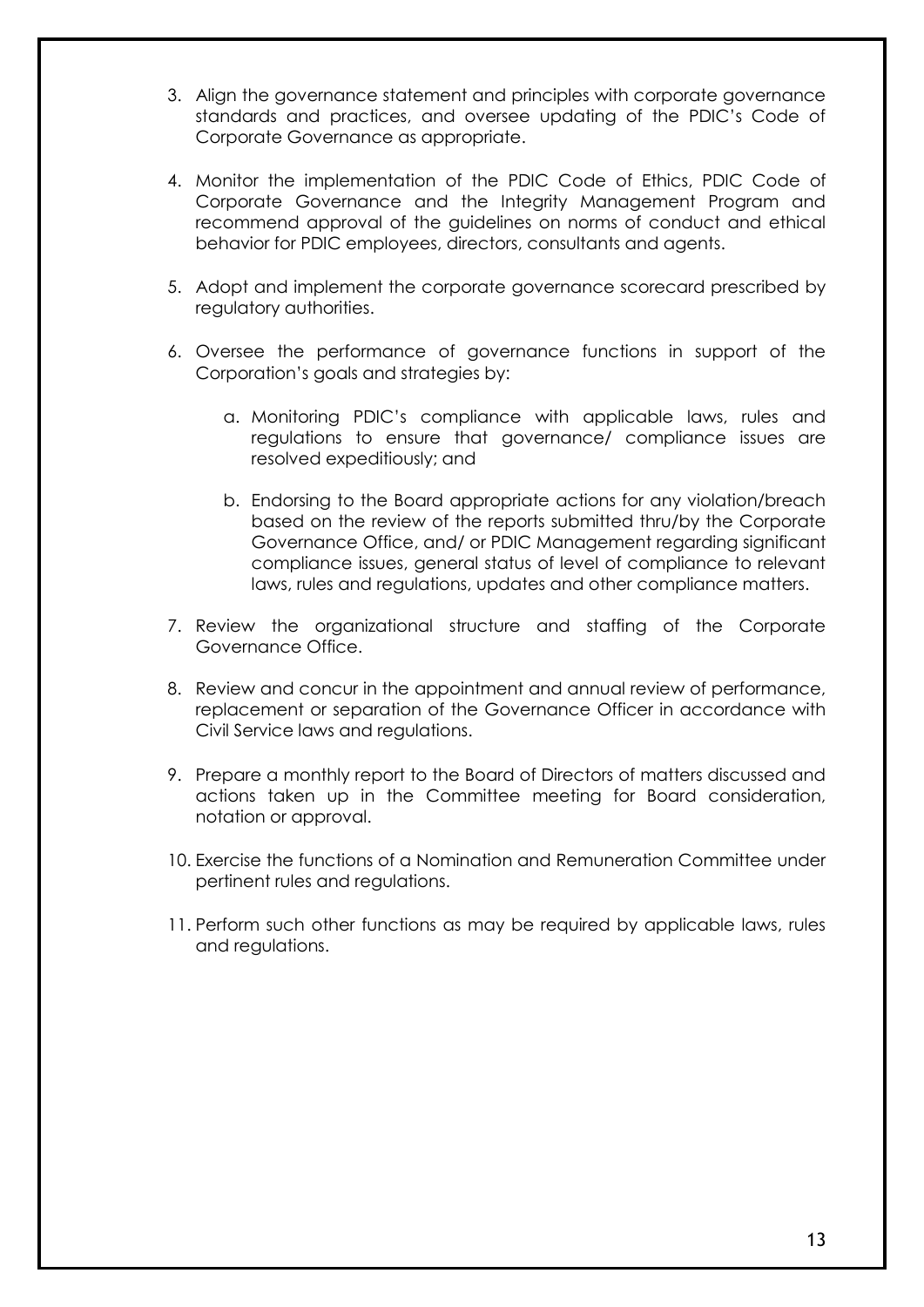#### **SECTION 3. Board Audit Committee**

-

(1) The Board Audit Committee (BAC) shall support the Board of Directors in fulfilling its oversight responsibilities for the financial reporting process, the system of internal control, the audit process, and the Corporation's process for monitoring compliance with laws and regulations and the Code of Ethics.

(2) The BAC shall be composed of at least three (3) members of the Board of Directors to be nominated and elected by the Board of Directors namely: members from among the Appointive Directors and from among its non-executive members.

The Chairperson and Vice Chairperson of the Committee shall be elected by the Board of Directors from among the Appointive Directors. The Chairperson should have audit, accounting or finance background. In the absence of the Committee Chairperson, the Vice Chairperson shall act as the Chair during the meeting.

In case of vacancy, a new member of the committee shall be elected by the Board.

(3) The BAC will carry out the following duties and responsibilities:<sup>14</sup>

- a. Oversee, monitor and evaluate the adequacy and effectiveness of the Corporation's internal control system, engage and provide oversight of the Corporation's internal and external auditors and coordinate with the Commission on Audit (COA);
- b. Review and approve audit scope and frequency, the annual internal audit plan, quarterly, semi-annual and annual financial statements before submission to the Board, focusing on changes in accounting policies and practices, major judgmental areas, significant adjustments resulting from the audit, going concern assumptions, compliance with accounting standards, and compliance with tax, legal, regulatory and COA requirements;
- c. Receive and review reports of internal and external auditors and regulatory agencies, and ensure that Management is taking appropriate corrective actions, in a timely manner in addressing control and compliance functions with regulatory agencies;
- d. Ensure that internal auditors have free and full access to all the Corporation's records, properties and personnel relevant to and required by its function and that the internal audit activity shall be free from interference in determining its scope, performing its work and communication its results; and
- e. Develop a transparent financial management system that will ensure the integrity of internal control activities throughout the Corporation through a procedures and policies handbook that will be used by the entire organization.

<sup>&</sup>lt;sup>14</sup> Based on the revised Charter of the Board Audit Committee approved by the PDIC Board of Directors per Board Resolution No. 2016-05-082 dated 20 May 2016.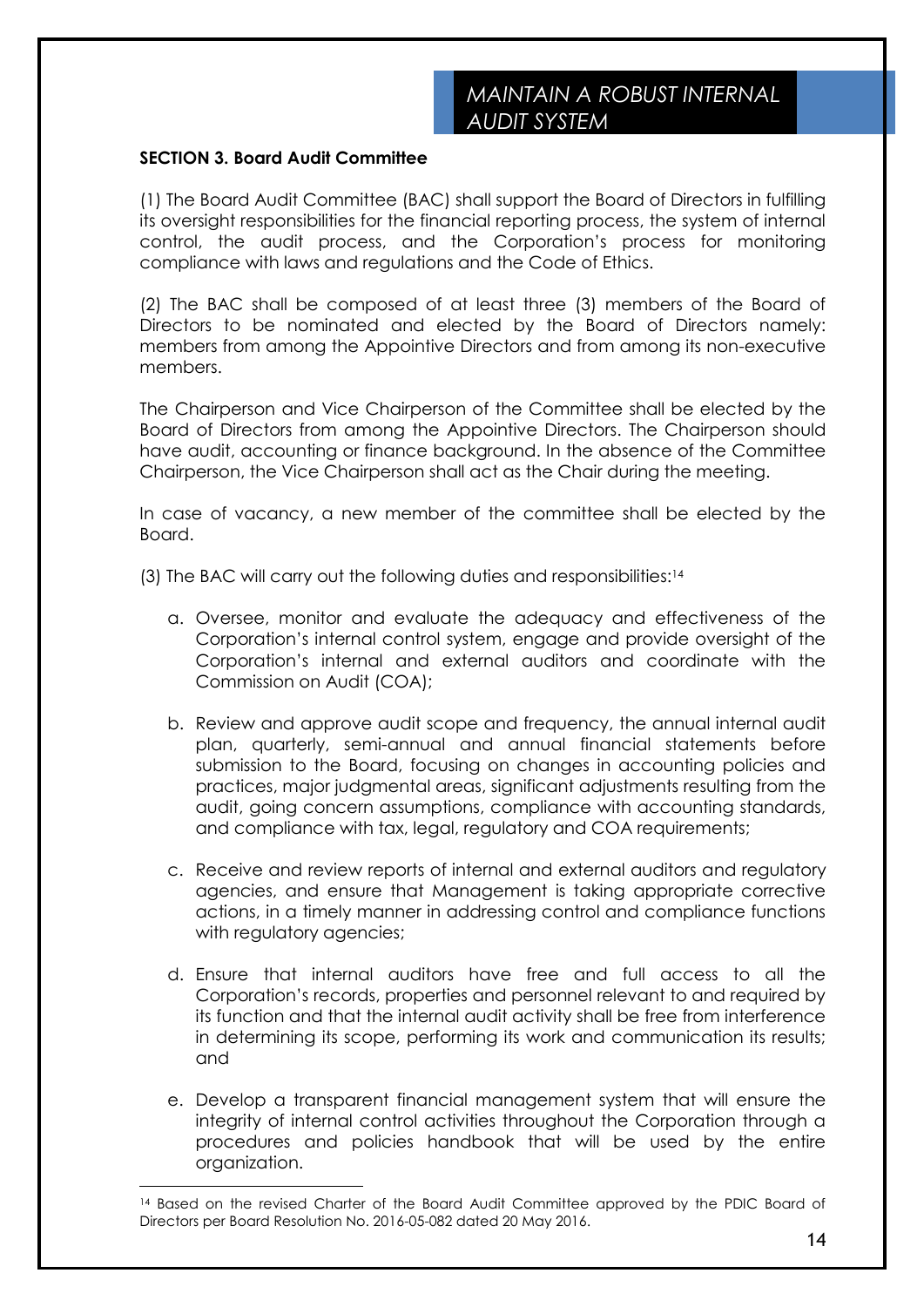- f. Review with management and the Chief Audit Executive (CAE) the internal audit process, organizational structure, budget and staffing of the internal audit. The CAE shall refer to the Head of the Internal Audit Group.
- g. Review and concur in the appointment and annual review of the performance, and replacement or separation of the CAE.
- h. Regularly report to the Board of Directors matters discussed and actions taken up in the Committee meeting for Board consideration, notation or approval.
- i. Exercise such other duties and responsibilities, which the PDIC Board of Directors may delegate to the Committee from time to time.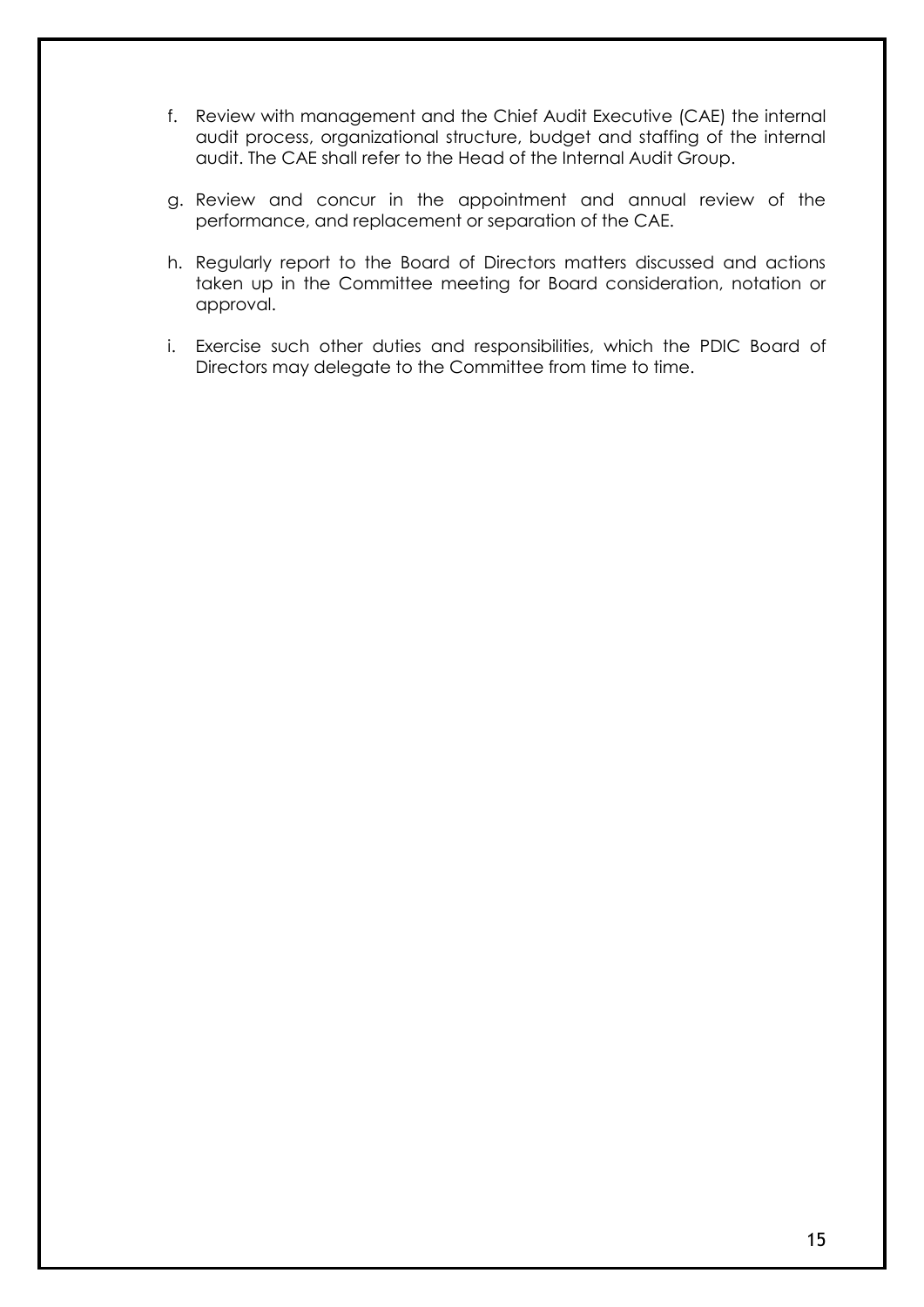#### **SECTION 4. Board Risk Management Committee**

- (1) The Board Risk Management Committee (BRMC) shall assist the PDIC Board of Directors in providing risk oversight to the Corporation, consistent with the risk management policy and strategy set by the PDIC Board of Directors.
- (2) The BRMC shall consist of at least three (3) members of the PDIC Board of Directors with at least one (1) member having background in finance and investments. The Chairperson and the Vice Chairperson of the BRMC shall be elected from among the Appointive Directors. In the absence of the BRMC Chairperson, the Vice Chairperson shall act as the Chairperson during the meeting.

In case of a vacancy, a new member of the BRMC shall be elected by the Board.

- (3) The BRMC will carry out the following duties and responsibilities:<sup>15</sup>
	- a. Oversee and evaluate the adequacy and effectiveness of the risk management framework of the Corporation.
	- b. Endorse measures that will enhance risk awareness throughout the Corporation.
	- c. Foster a culture that takes into consideration risks in the decision-making processes throughout the organization.
	- d. Endorse to the Board for notation and/or approval recommendations on how to address risks on proposed policies and guidelines and transactions.
	- e. Exercise such other duties and responsibilities which the PDIC Board of Directors may delegate to the Committee from time to time.

#### **SECTION 5. Board Executive Committee**<sup>16</sup>

-

- (1) The Board Executive Committee shall be composed of not less than three (3) members of the Board, with the Chairman of the Board being the Committee Chairman. In the absence of the Chairman, the Vice Chairman shall preside during meetings.
- (2) The Board Executive Committee shall act in accordance with the authority granted by the Board or during the absence of the Board on such specific matters within the competence of the Board as may from time to time be delegated to the Committee in accordance with the PDIC's Charter or By-Laws, except with respect to:

<sup>15</sup> Based on the revised Charter of the Board Risk Management Committee approved by the PDIC Board of Directors per Board Resolution No. 2017-10-138 dated 20 October 2017.

<sup>&</sup>lt;sup>16</sup> To be constituted as soon as the number of members of the Board of Directors is increased by Legislation.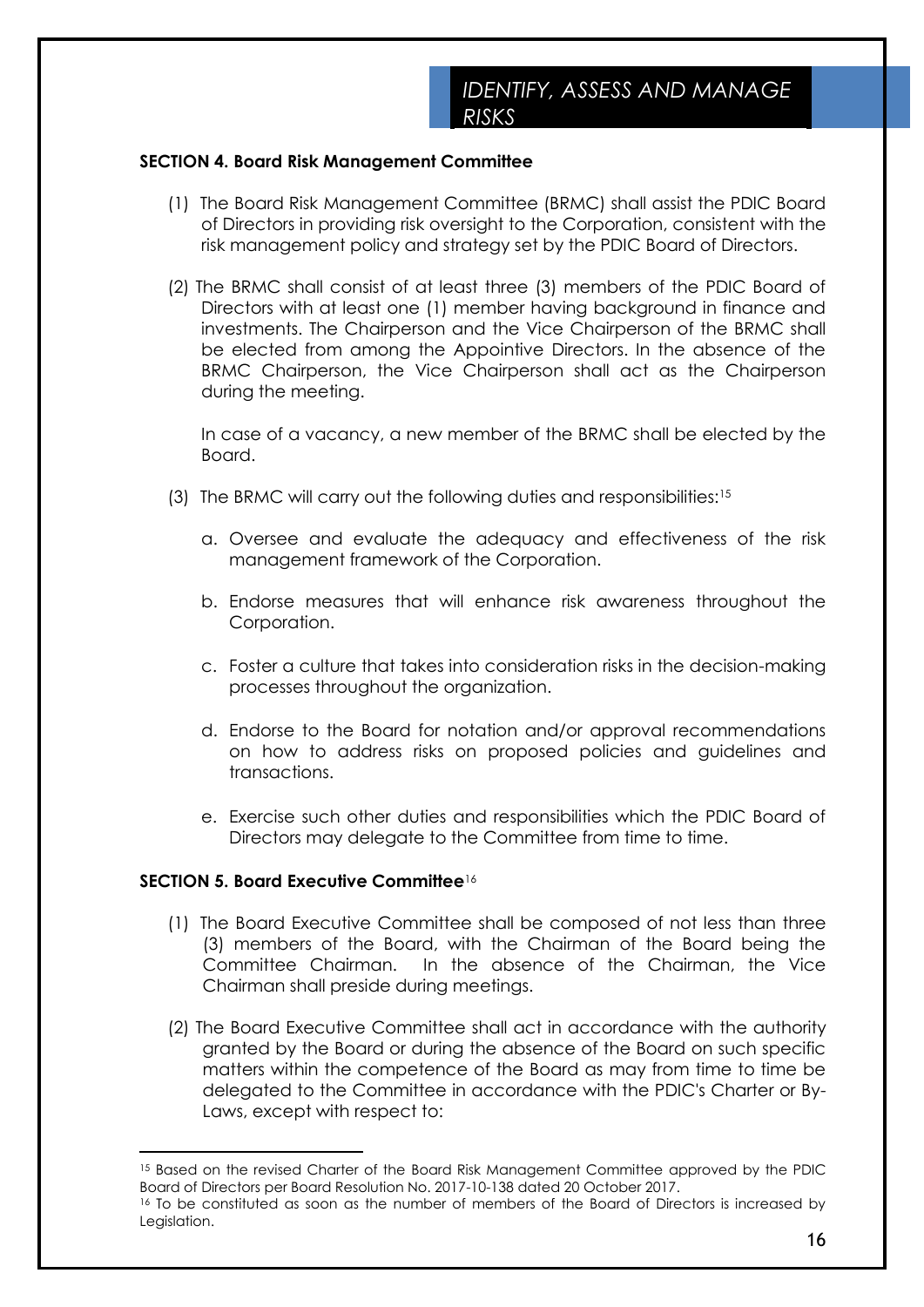- a. Filling of vacancies on the Board or in the Executive Committee;
- b. Amendment or repeal of By Laws or the adoption of new By-Laws;
- c. Amendment or repeal of any resolution of the Board which by its express terms cannot be amended or subject to repeal;
- d. Declaration and payment of dividends; and
- e. Exercise of powers delegated by the Board exclusively to other committees.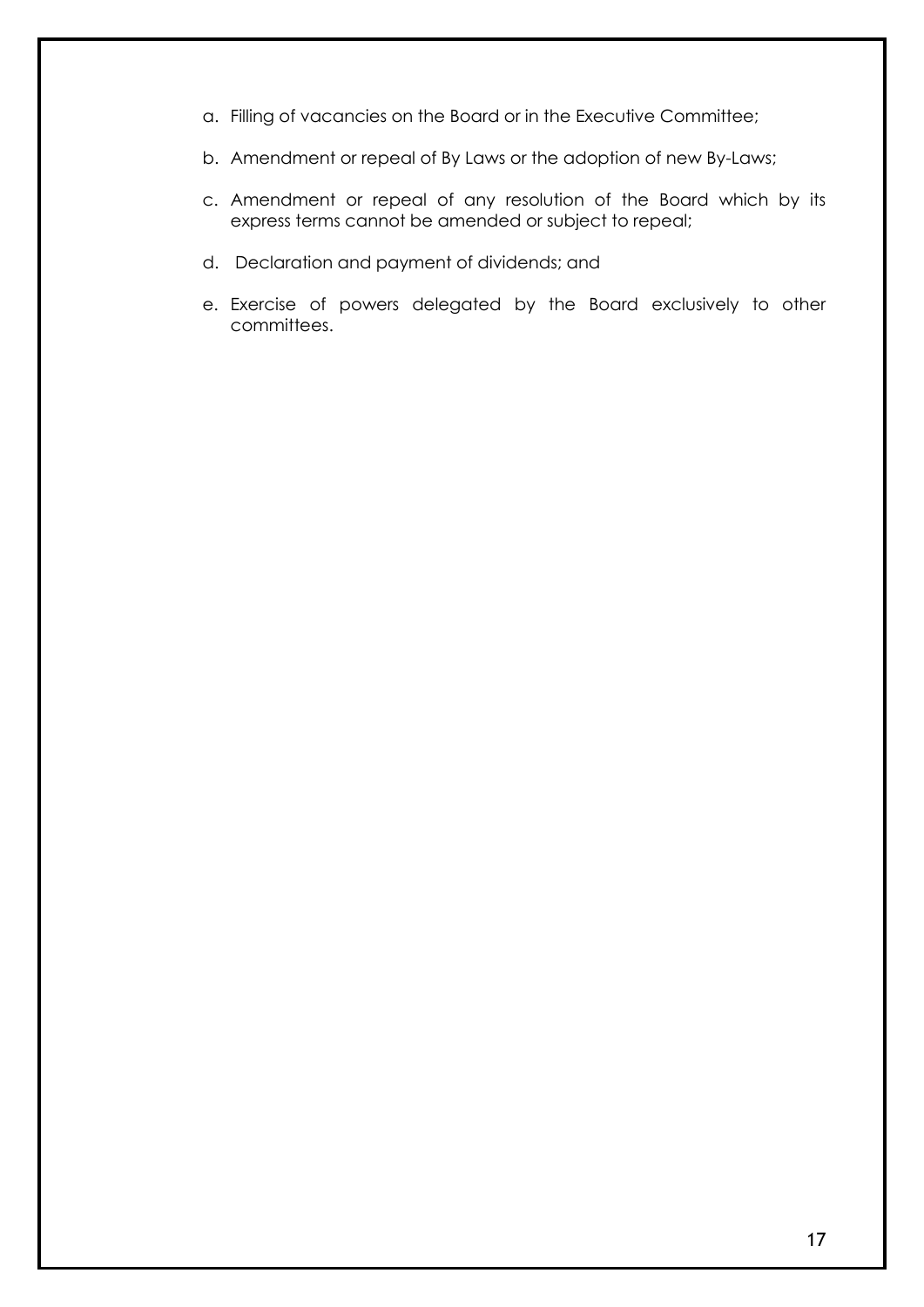### *ARTICLE V. EXECUTE SOUND BUSINESS STRATEGIES AND POLICIES*

**SECTION 1. The Management.** The PDIC Management is the decision-making body responsible for the day-today affairs of PDIC. It determines the Corporation's activities by putting the Corporation's targets in concrete terms and by implementing basic strategies for achieving these targets. It also puts in place the infrastructure for the Corporation's success by establishing the following mechanisms in its organization: organizational structures that work effectively and efficiently in attaining the goals of the Corporation; planning, control, and risk management systems that assess risks on an integrated cross-functional approach; information systems that are defined and aligned with an information technology strategy and the business goals of the Corporation; and a plan of succession that formalizes the process of identifying, training and selection of successors in key positions in the Corporation.

**SECTION 2. Management Accountability to the Board.** Management, composed of executive officers, is primarily accountable to the Board for the operations of PDIC. As part of its accountability, it is obligated to provide the Board with complete, adequate information on the operations and affairs of the Corporation in a timely manner.

**SECTION 3. The Executive Officers.** Except for the President and CEO, the executive officers of PDIC shall be appointed by the Board. The executive officers of the Corporation shall be composed of the President and Vice Presidents. The President and CEO shall be the highest ranking officer in the Corporation and shall be appointed by the President of the Philippines.

During the absence or temporary incapacity of the President, or in case of vacancy or permanent incapacity and pending the appointment of a new President of the Corporation by the President of the Philippines, the Board of Directors shall designate the officer-in-charge of the Corporation.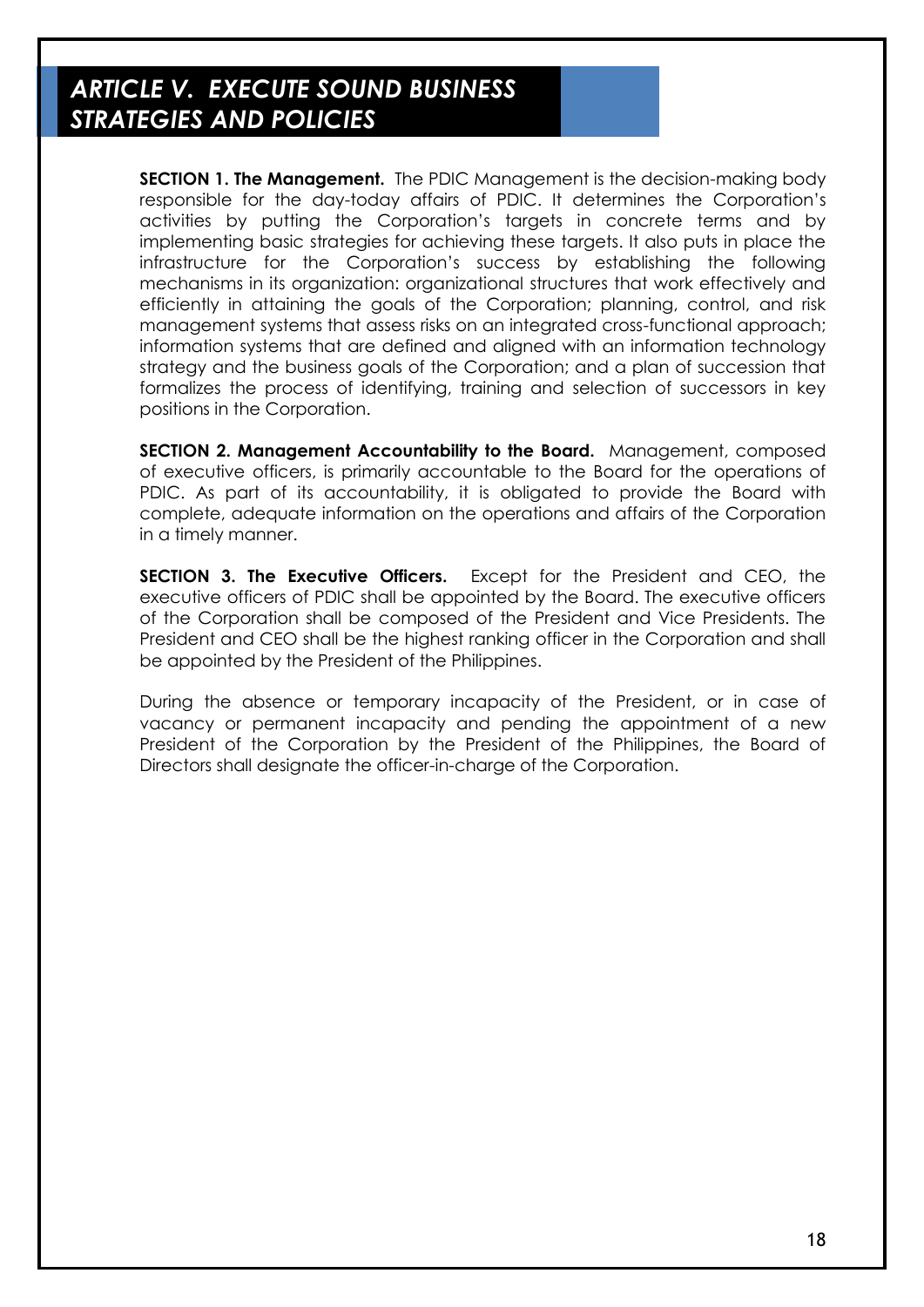### *THE PRESIDENT*

**SECTION 4.** The President is ultimately accountable for PDIC's organization and procedural controls. In addition to the duties as provided in the Charter and the By-Laws, the President shall:

- 1. Preside at the meetings of the Board as Acting Chairman in the absence of the Chairman of the Board;
- 2. Prepare the agenda for the meeting of the board in consultation with the Board Chairman;
- 3. Exercise general supervision of the operations, internal administration, and property of the Corporation, and over its employees and officers;
- 4. Ensure that all orders and resolutions of the Board are carried into effect;
- 5. Submit to the Board as soon as possible after the close of each year, a complete report of the operations of PDIC for the preceding year;
- 6. Report to the Board all matters that may require the attention of the Board.

**SECTION 5.** The President shall have such other responsibilities as may be vested by the Board.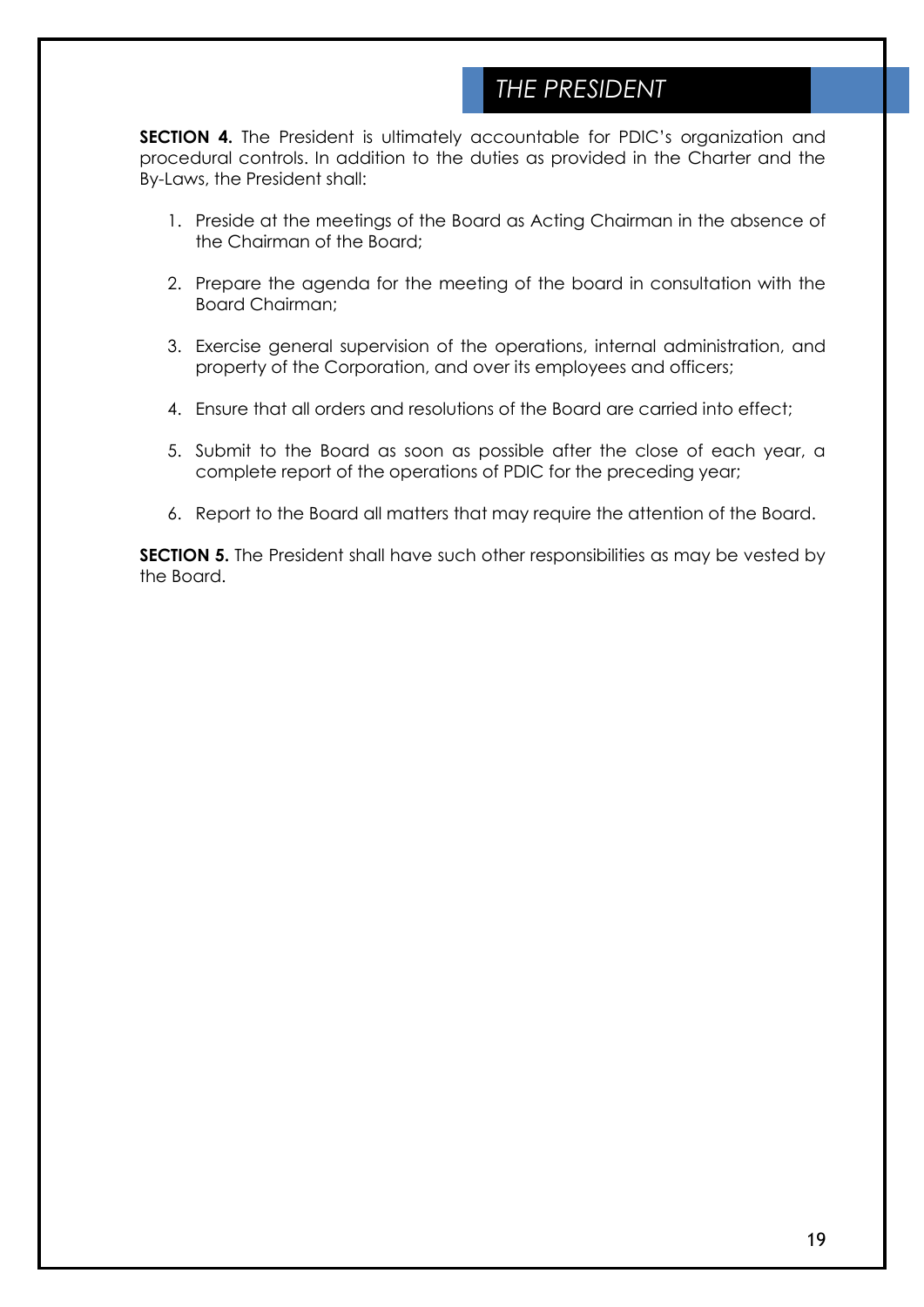### *THE VICE PRESIDENTS*

**SECTION 6.** The President shall be assisted by Vice Presidents whose appointment and removal for cause shall be approved and whose salary shall be fixed by the Board of Directors upon recommendation of the President of the Corporation.

**SECTION 7.** The Vice Presidents shall:

- 1. Provide senior management officials with accurate, relevant, and timely reports and analysis necessary for planning and strategy formulation, and monitor actual implementation of budgets, plans and programs towards the achievement of corporate goals;
- 2. Maintain the integrity of records and reports provided to Management for decision-making and to government regulatory bodies in compliance with statutory requirements;
- 3. Promote public confidence in PDIC by ensuring that all other legal reportorial obligations to the concerned agencies are complied with;
- 4. Strengthen internal controls by monitoring compliance with policies and recommending to Management appropriate actions and changes in systems and procedures in the exigencies of the service;
- 5. Perform other responsibilities as may be delegated.

**SECTION 8.** Power of the Governing Board to Discipline Officers – The Governing Board has the authority to discipline its officers in accordance with existing GCG circulars, subject to Civil Service Laws, rules and regulations and in compliance with the requirements of due process.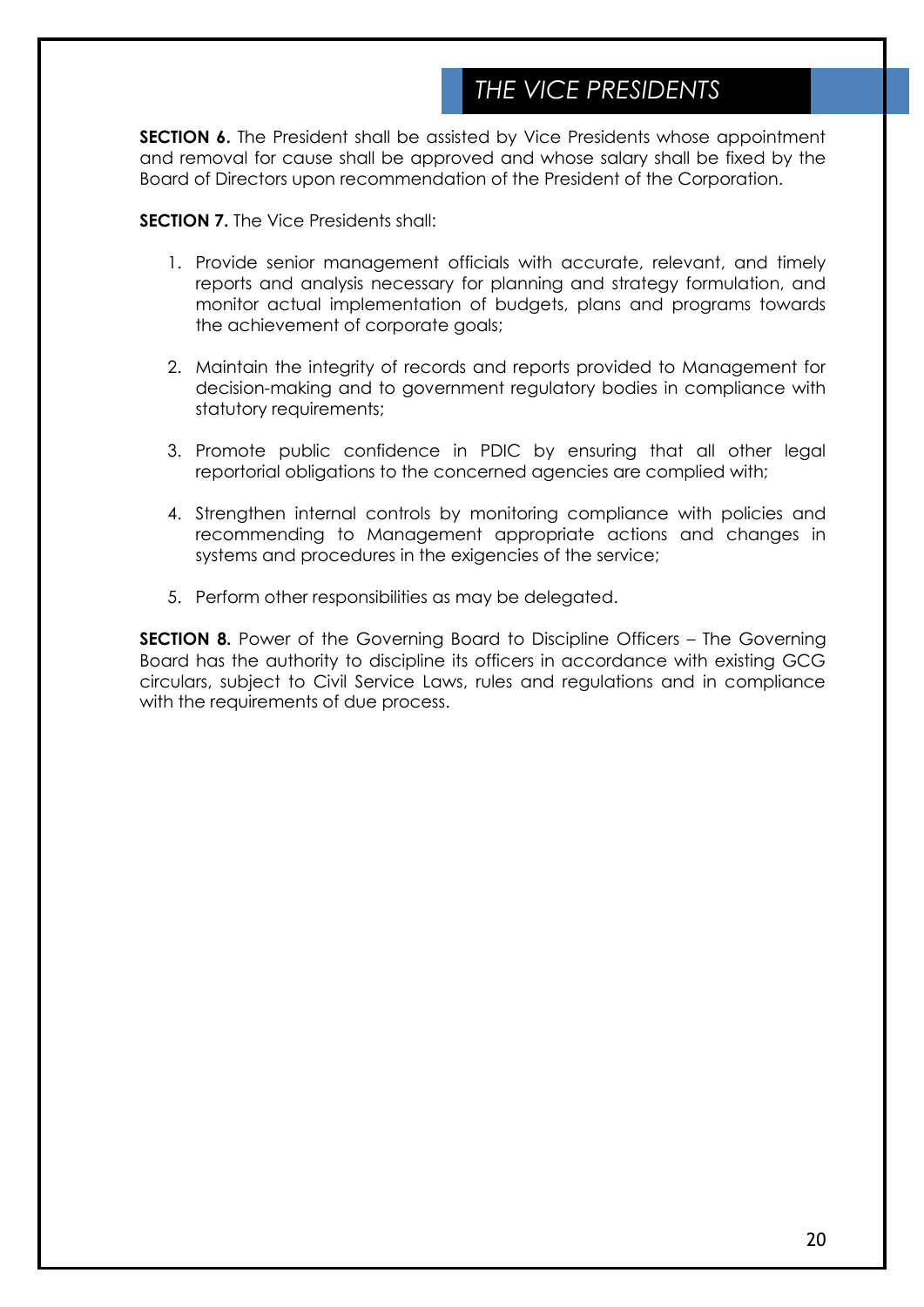# *ARTICLE VI. CHIEF FINANCIAL OFFICER*

**SECTION 1.** The Chief Financial Officer shall be responsible for the following:

- 1. Oversee the implementation of functions of the Corporate Planning Group involved in the formulation, review and updating of corporate goals, plans, programs, policies, system and processes; and the Comptrollership Group involved in the financial accounting, budget administration, formulation and administration of fiscal and financial risk controls.
- 2. Direct formulation / development of policies, system and procedures, objectives and goals involving planning, policy & systems, and comptrollership functions, and recommend these for approval.
- 3. Ensure that Management is provided with accurate, relevant, and timely operating and financial reports and analysis necessary for financial planning and strategy formulation, and monitoring actual implementation of budgets.
- 4. Ensure maintenance of integrity in the accounting records being the basis of financial statements and reports provided to Management for decisionmaking and to government regulatory bodies in compliance with statutory and other requirements.
- 5. Ensure updating policies to strengthen internal controls and recommends changes in policies, systems and procedures.
- 6. Facilitate consultation with various sectors of the Corporation as basis for recommending resource allocation and project/program/activity prioritization.
- 7. Review and recommends parameters for the establishment of the performance goals and the development of corporate objectives, key performance indicators, plans, strategies and programs.
- 8. Ensure that the Board of Directors, Board Audit Committee, President and Executive Committee are aware of corporate performance and relevant issues requiring hiring management attention.
- 9. Exercise general administrative directions over the Sector.
- 10. Participate actively in the fiscal, monetary and banking circles to promote the interests of the corporation.
- 11. Perform other duties as may be assigned from time to time.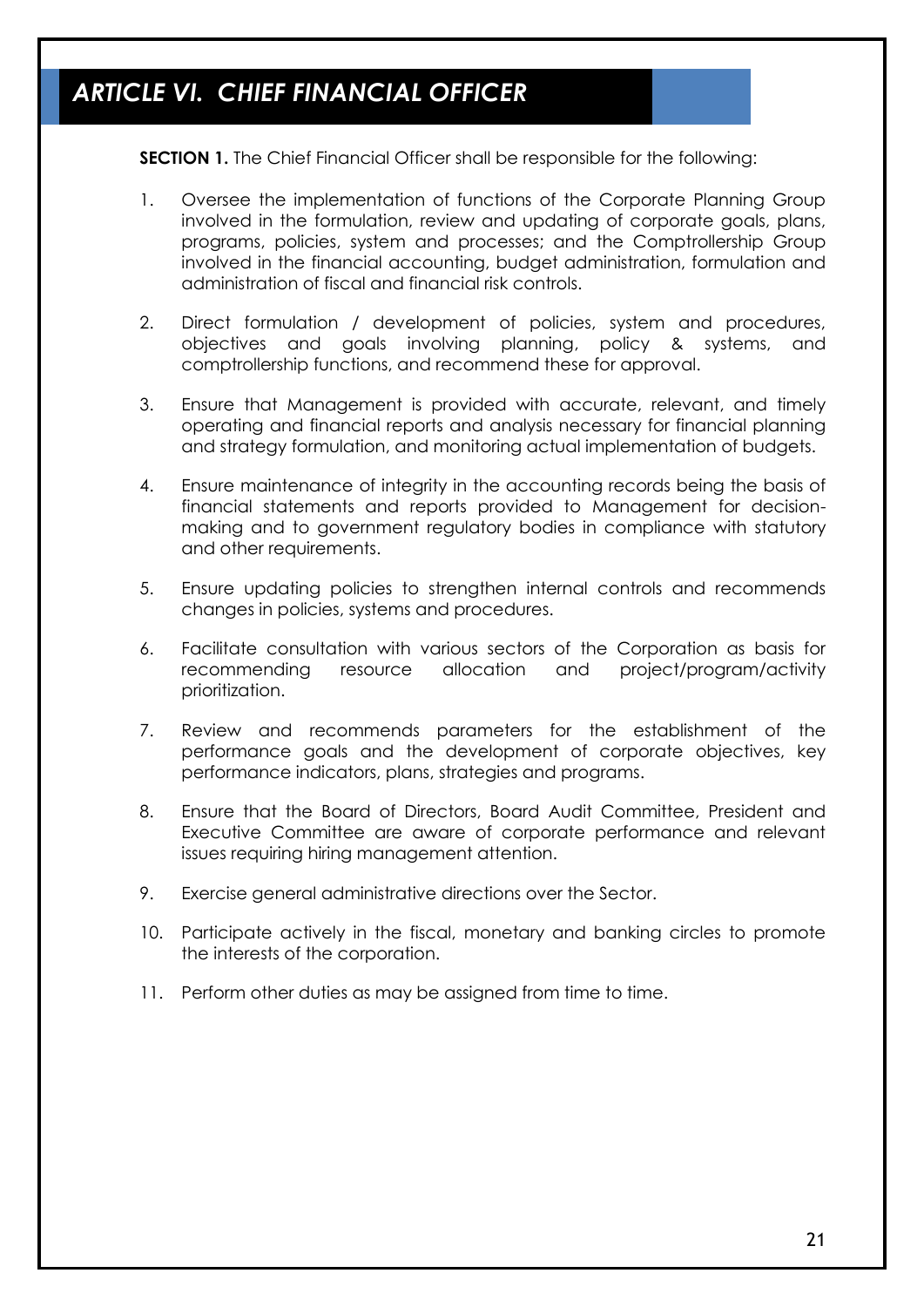# *ARTICLE VII. CORPORATE TREASURER*

**SECTION 1.** The Corporate Treasurer shall have charge of the funds, securities, receipts and disbursements of the Corporation. The Treasurer shall also have the following functions:

- 1. Oversee the implementation of functions of the Groups involved in claims settlement operations, depositors' assistance, fund and investment portfolio management, formulation and implementation of financial risk and other fiscal controls.
- 2. Exercise general administrative direction over the Sector.
- 3. Direct the formulation / development of policies, systems and procedures, objectives and goals pertaining to insurance claims, depositors assistance and treasury and fund management, and recommend these for approval.
- 4. Formulate and recommend financial strategies for the Corporation and PDIC managed funds (funds of bank under Receivership and Liquidation, Financial Assistance, and Provident fund), with the objective of maximizing returns in support of the Corporation's goals relating to insurance funds build-up, and implements appropriate risk management measures.
- 5. Ensure that the Board of Directors, President, Executive Committee and Management Committee are aware of the fund condition of the Corporation and related transactions, and are provided with relevant timely financial market information.
- 6. Cause all monies and other valuables effects to be deposited in the name and to the credit of the Corporation in compliance with applicable laws, rules and regulations.
- 7. Ensure fund availability on a timely basis and the utmost economical means
- 8. Develop and maintain network with both private and public institutions in the financial and accounting community and other government agencies in the furtherance of the interests of the Corporations.
- 9. Perform other duties as may be assigned from time to time.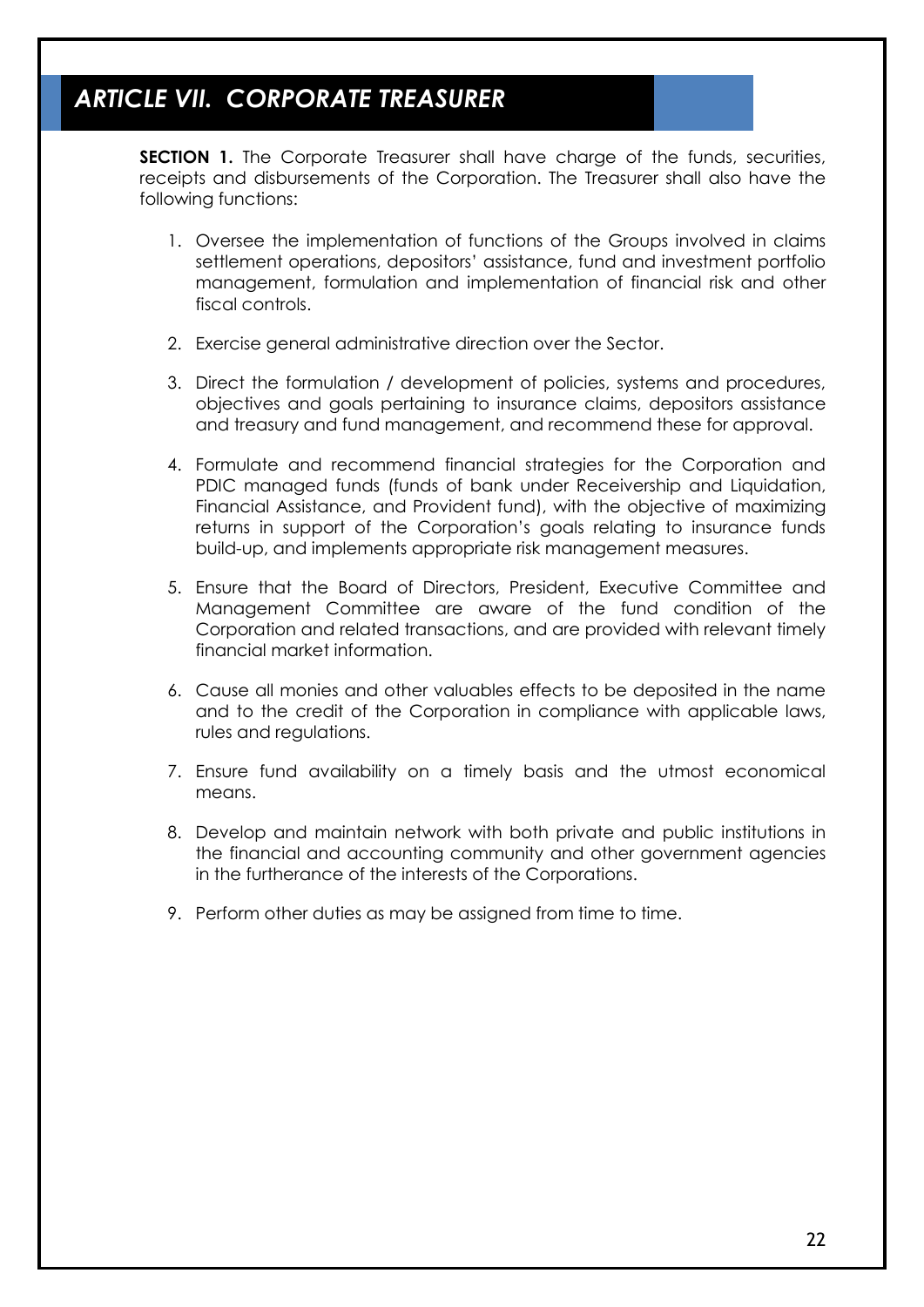# *ARTICLE VIII. CORPORATE SECRETARY*

**SECTION 1.** The Corporate Secretary shall have the following functions:

- a. Keep the minutes of meetings of the Board and ensure confidentiality thereof;
- b. Keep in safe custody the seal of the Corporation and affix it to any instrument requiring the same;
- c. Ensure that the Board receives complete and timely information; and
- d. Attend to the giving and serving of notices of Board meetings.<sup>17</sup>

**SECTION 2.** The Corporate Secretary shall have such other responsibilities as may be vested by the Board. The Board shall have separate and independent access to the Corporate Board Secretary.

<sup>17</sup> Section 15.3, GCG MC No. 2012-07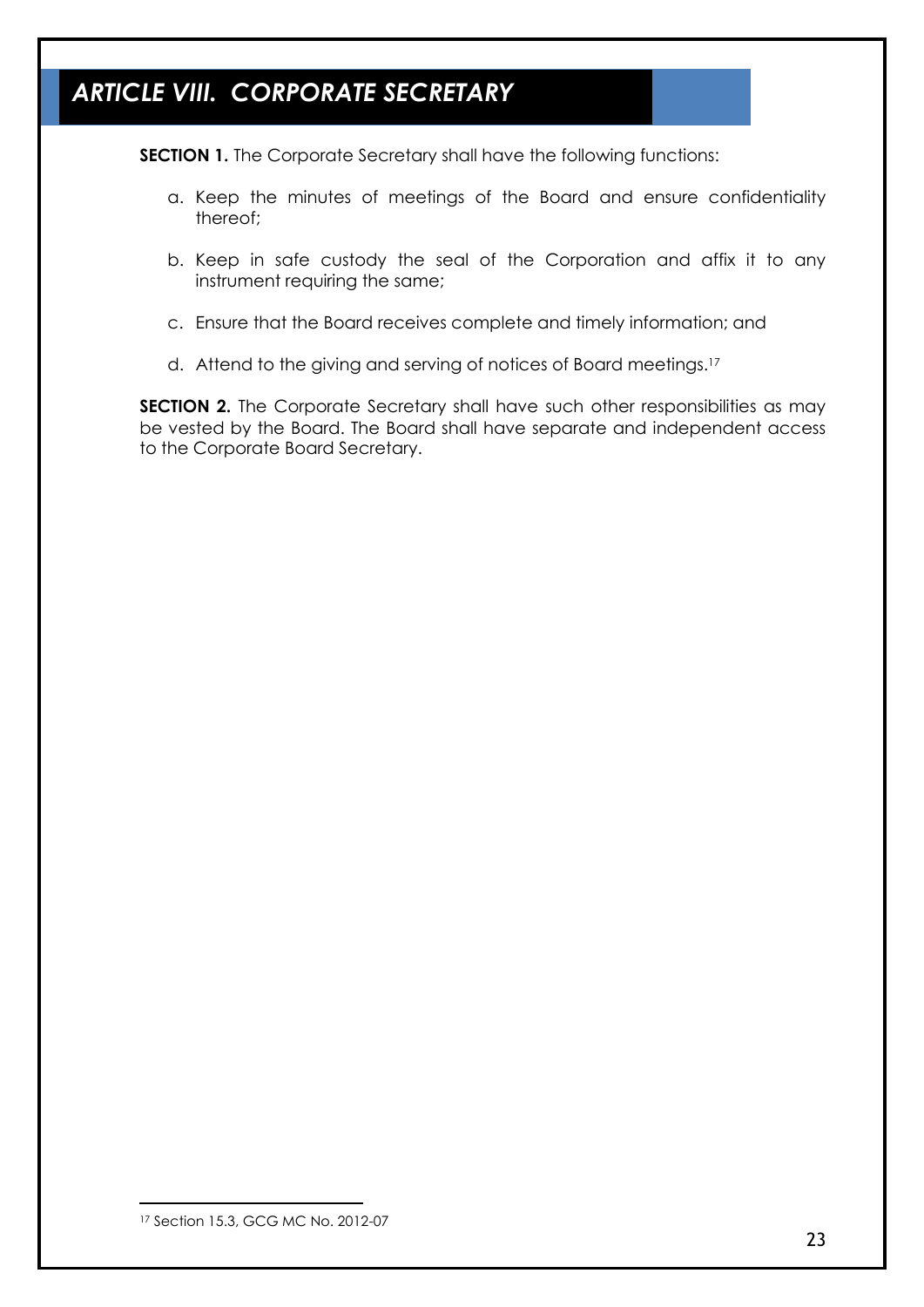# *ARTICLE IX. GOVERNANCE OFFICER*

**SECTION 1.** The Governance Officer shall perform the following duties:

- a. Monitor compliance by the Corporation of the requirements of applicable laws, the Code of Corporate Governance for GOCCs, the rules and regulations of appropriate government agencies and, if any violations are found, report the matter to the Board and recommend the imposition of appropriate disciplinary action on the responsible parties and the adoption of measures to prevent a repetition of the violation;
- b. Appear before the GCG when summoned in relation to compliance with the Code of Governance for GOCCs, this Code and other compliance matters;
- c. Issue a Certification every 30 May of the year on the extent of PDIC's compliance with the government corporate standards governing GOCCs for the period beginning 01 July of the immediately preceding calendar year, and if there are any deviations, explain the reason for such deviation.<sup>18</sup>
- d. Perform other functions and duties as may be prescribed by laws, rules and regulations.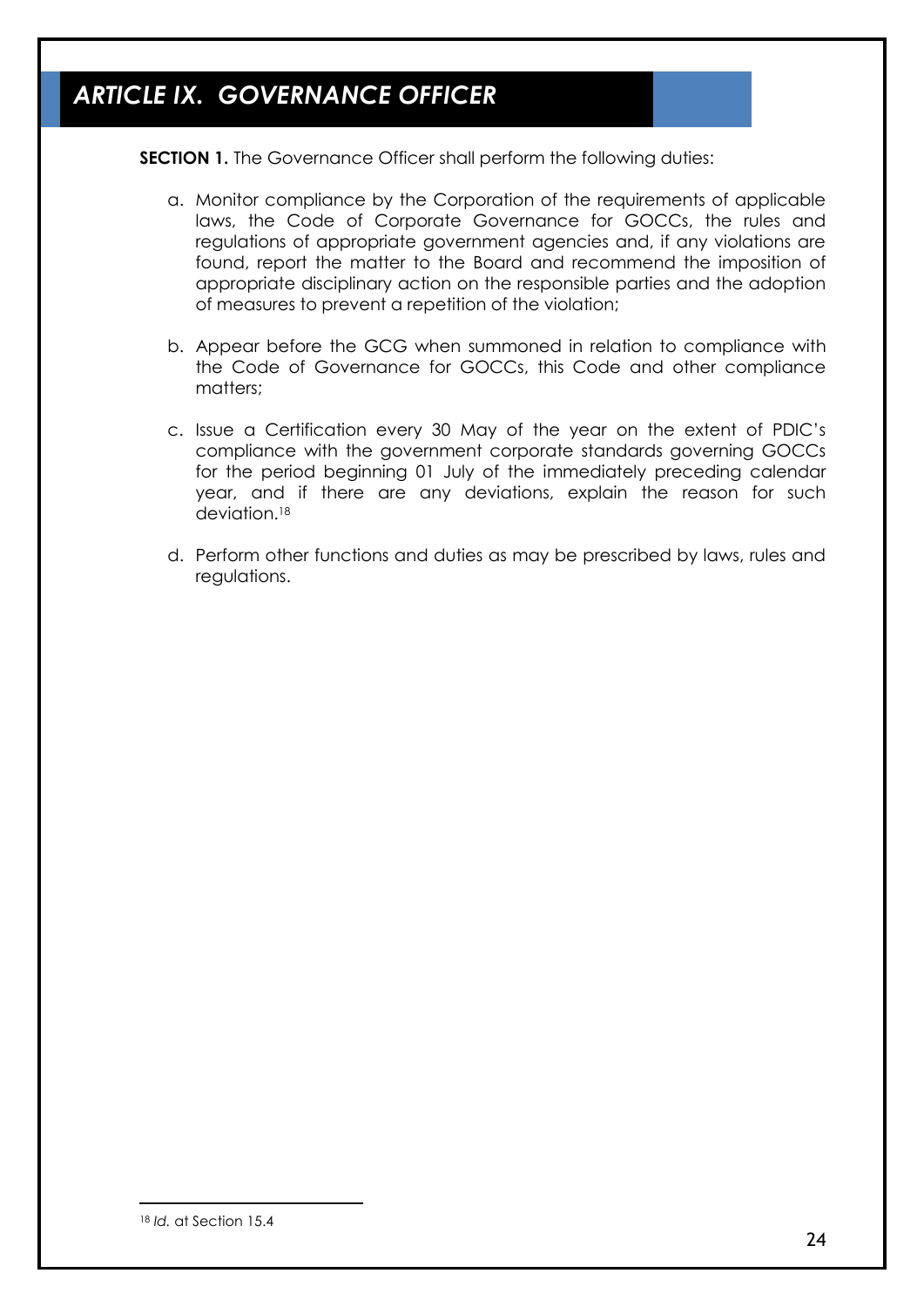### *ARTICLE X. ADOPTION OF WHISTLEBLOWING POLICY*

**SECTION 1.** PDIC shall be governed with integrity, honesty, transparency and accountability in the pursuit of its public service mandate towards nation building. As such, its operations shall be in adherence to all applicable laws, rules, regulations, ethical standards and corporate policies.

PDIC, acting through its governing Board and duly authorized officers and employees, shall promote and strengthen public partnership by providing an accessible, efficient and reliable feedback mechanism.

The Whistleblowing Policy shall provide feedback channels for any individual to report, anonymously if desired, and testify on matters involving the actions or omissions, of all covered personnel that are illegal, unethical, violate good governance principles, are against public policy and morals, and promote unsound and unhealthy business practices, that are grossly disadvantageous to PDIC and/or the government.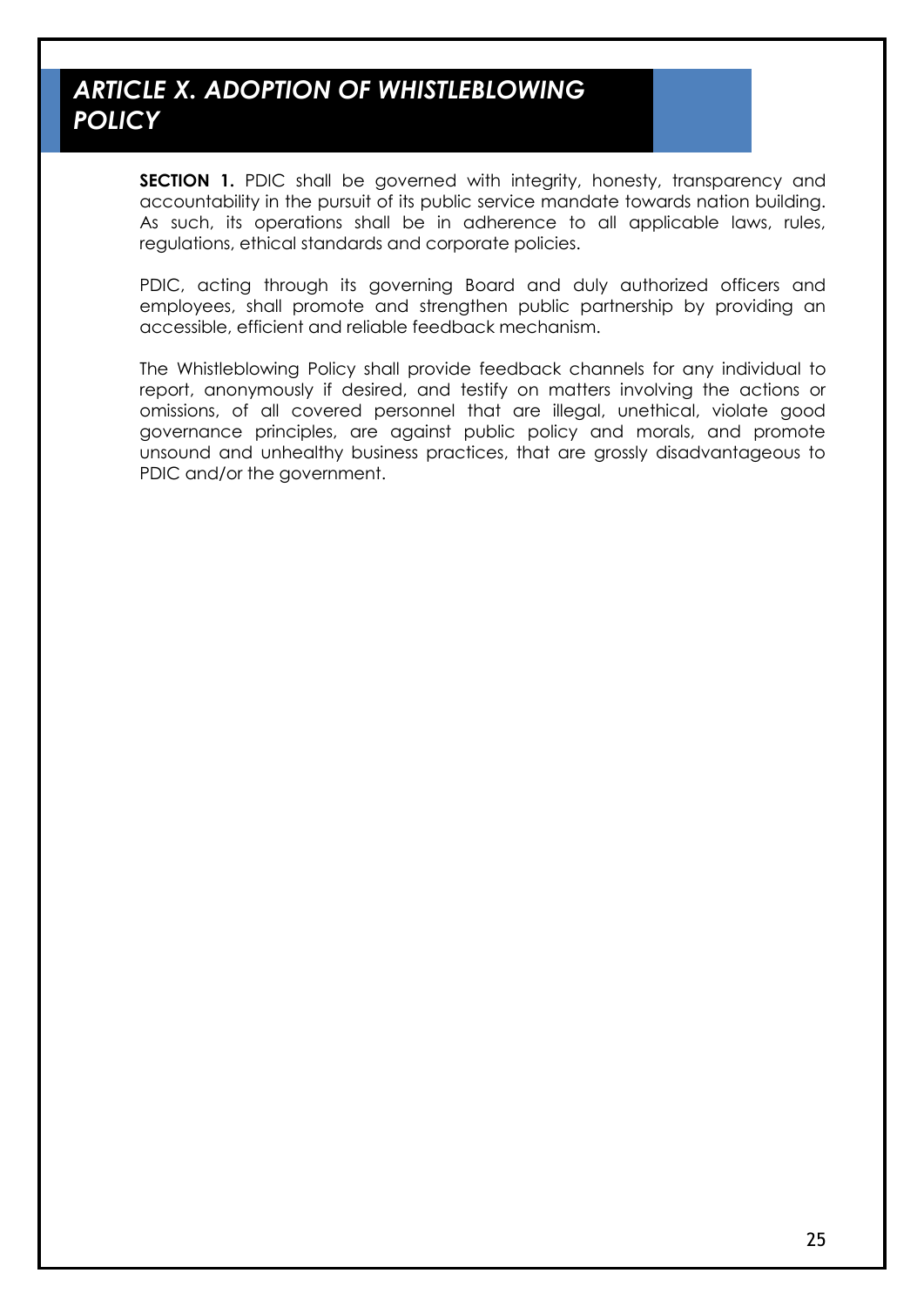### *ARTICLE XI. ENSURE INTEGRITY OF GOVERNANCE POLICY ON CONFLICT OF INTEREST*

**SECTION 1.** Public policy dictates that the personal interest of board members and employees should never prevail over the interest of PDIC. As such, Board Members and employees may not directly or indirectly derive any personal profit or advantage by reason of their position in the Corporation. Board Members and employees shall likewise not, directly or indirectly, have any financial or material interest in any transaction requiring the approval of PDIC.

**Divestment**. - When a conflict of interest arises, the Board member or employee shall resign from his position in any private business enterprise within thirty (30) days from his assumption of office and/or divest himself of his shareholdings or interest within sixty (60) days from such assumption. The same rule shall apply where the public official or employee is a partner in a partnership.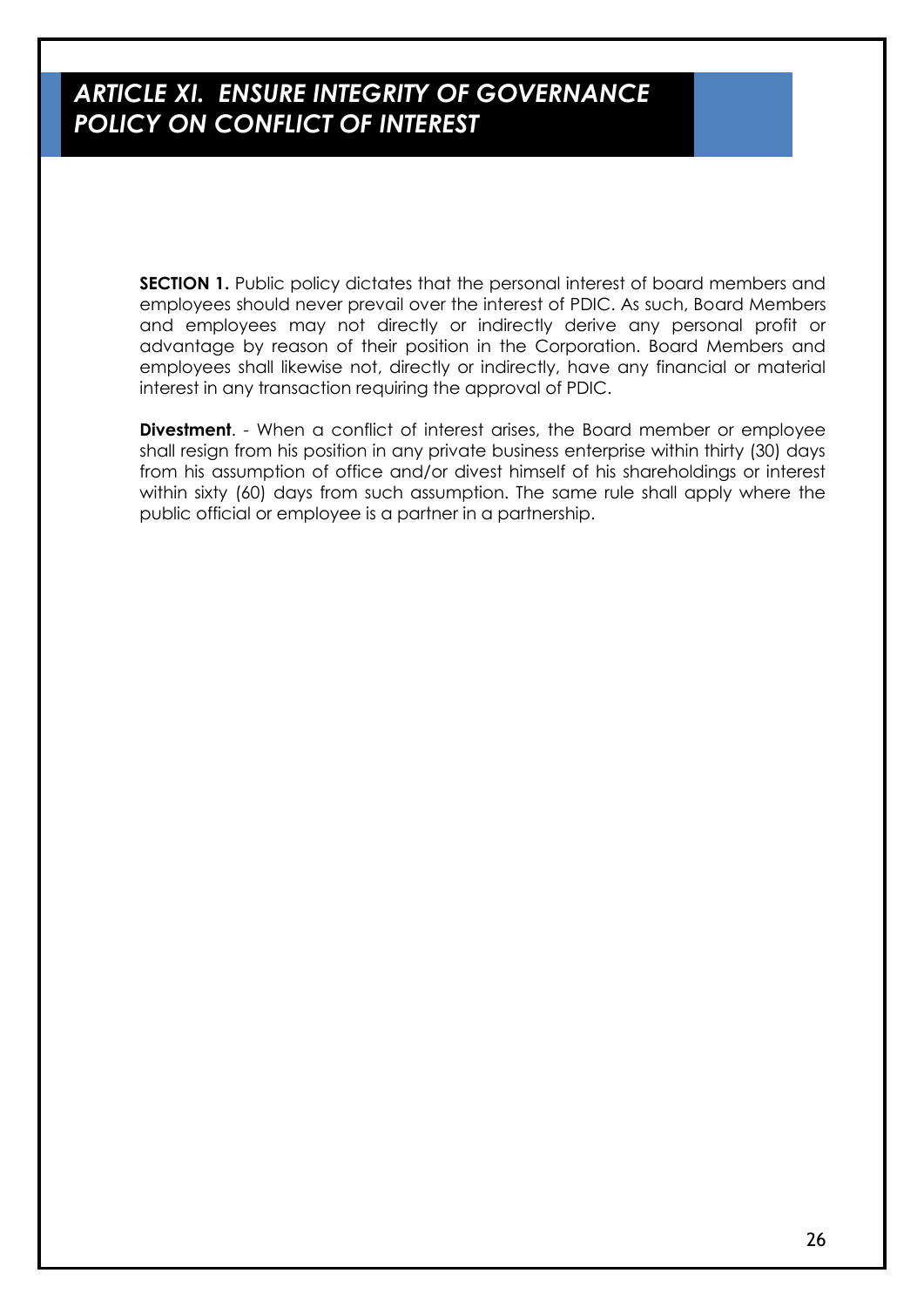**SECTION 1.** Every Director, Officer and employee has the duty to be responsive to their stakeholders who have the right to expect that the Corporation is being run in a prudent manner and with due regard of the interests of all stakeholders. Members of the Board and Officers shall deal fairly with national government, depositing public, banks and its employees and shall not take unfair advantage over them.

The Corporation is mandated to be socially responsible, to act and operate as good corporate citizens. The Board shall recognize and perform the obligations of the Corporation towards the national government, depositing public, banks, employees and the communities, which it operates.

The Directors, Officers and all its employees are required to abide by the Ethical policies as mandated by laws, rules and regulations. The protection of the reputation and goodwill of the Corporation is of fundamental importance and Directors, Officers and employees should be aware of the disciplinary implications of breaches of policies.<sup>19</sup>

#### **SECTION 2. The Stakeholders**

It is the policy of the State to strengthen the mandatory deposit insurance coverage system to generate, preserve, maintain faith and confidence in the country's banking system, and protect it from illegal schemes and machinations. Pursuant to this, PDIC, as a government instrumentality, is mandated to promote and safeguard the interests of the depositing public, help develop a sound and stable banking system, and manage the affairs of banks under receivership/liquidation for the benefit of its creditors.

Given this State policy and PDIC's mandates, PDIC recognizes its stakeholders and undertakes to do the following:

a. *Depositing Public* – Ensure that all valid deposit insurance claims are paid at the soonest possible time in accordance with international best practices and standards, continue to find ways to enhance the processing of deposit insurance claims, and preserve the growth of and protect the Deposit Insurance Fund.

b. *Member Banks* – Help strengthen the banking system through the:

1) Issuance of regulations to implement the PDIC Charter,

<sup>19</sup> Please see Sections 33 to 37, *id.*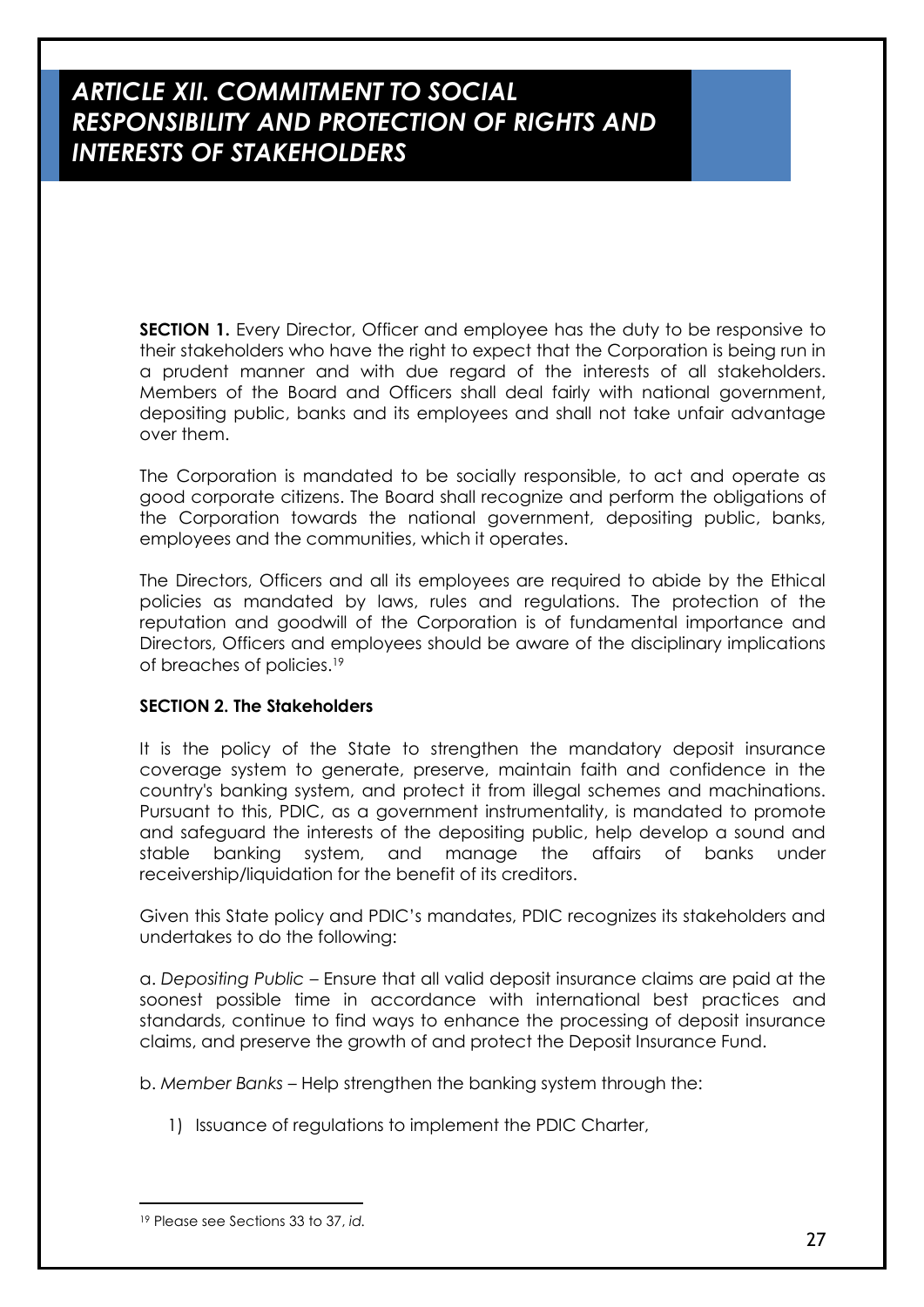- 2) Conduct of bank examination and investigation to determine a bank's financial health and adherence to rules and regulations imposed by the Bangko Sentral ng Pilipinas and by PDIC,
- 3) Extension of financial assistance to distressed banks as may be necessary and up to the limits imposed by law, and
- 4) Investigation and prosecution of unsafe and/or unsound banking practices and fraud committed in banks.

c. *Creditors of Banks Under Receivership or Liquidation* – Facilitate the distribution of the assets of the closed bank to its creditors in accordance with the Rules on Concurrence and Preference of Credits through the efficient management of the assets and affairs of the bank.

d. *General Public* – Promote financial literacy, conduct public awareness programs that inform about PDIC and the benefits of saving money in a bank, as well as educate them on unsafe and/or unsound banking practices.

e. *State/National Government* – Effectively implement the policy of the State to strengthen the mandatory deposit insurance coverage system to generate, preserve, maintain faith and confidence in the country's banking system, and protect it from illegal schemes and machinations, and perform its mandates.

f. *Employees of the Corporation* – Enhance their quality of life by providing a competitive compensation package and decent work environment, provide opportunities for training and values formation to assist them in their career path, strengthen their commitment to excellence in public service, and cultivate their social and environmental awareness and nationalism.

#### **SECTION 3. Communication with the Stakeholders**

The Corporation should have a public awareness program that provides information to its stakeholders on a continuing basis to enhance the effectiveness of the deposit insurance system. Public awareness on deposit insurance and the mandates of PDIC supports the Corporation's public policy objectives of promoting depositor protection and financial stability. The program shall aim to raise public awareness on the deposit insurance system, advocate responsible banking and wise saving, and address the concerns of the depositors of banks placed under receivership.

The program objectives are supported by activities that include, but not limited to the following: general information campaign, financial literacy projects, and advocacy for support mobilization. The general information campaign is for the population-at-large, depositing public, and media, undertaken to disseminate basic information through various mass media platforms about deposit insurance and its benefits and limitations. Financial literacy projects focus on specific sectors of the banking public that need attention and protection through targeted public seminars and information materials for safe and responsible banking. Advocacy for support mobilization encourages member banks and partner agencies to assist and participate in corporate social responsibility (CSR) programs in the pursuit of PDIC's public policy objectives and mandates.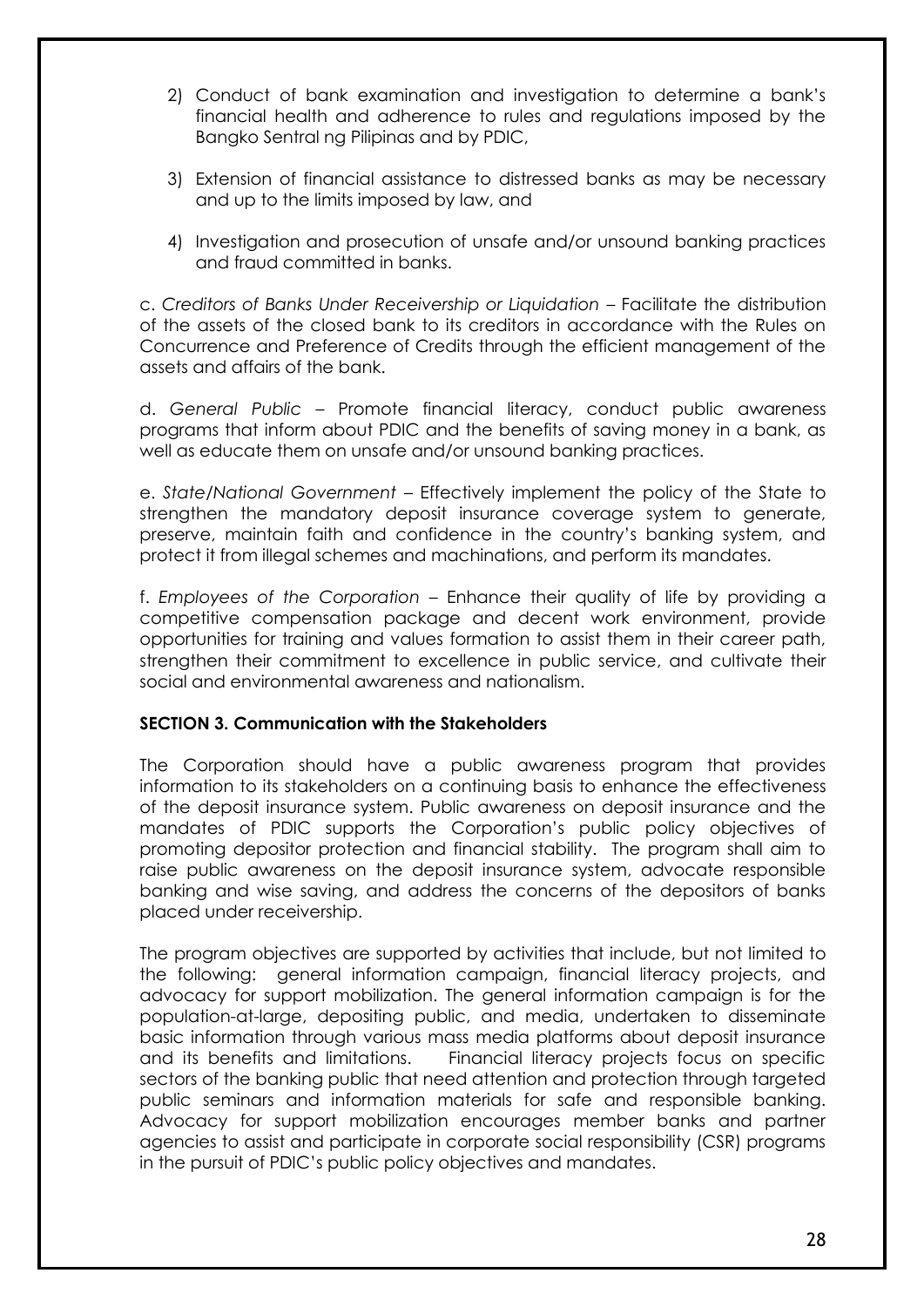The program has a component directed at depositors of closed banks to provide information that will facilitate the processing and settlement of their insured deposit claims.

The PDIC shall implement its public awareness program in coordination with the other regulators and supervisors of the financial system and consistent with the generally agreed principles in the Financial Sector Forum, and with international standards.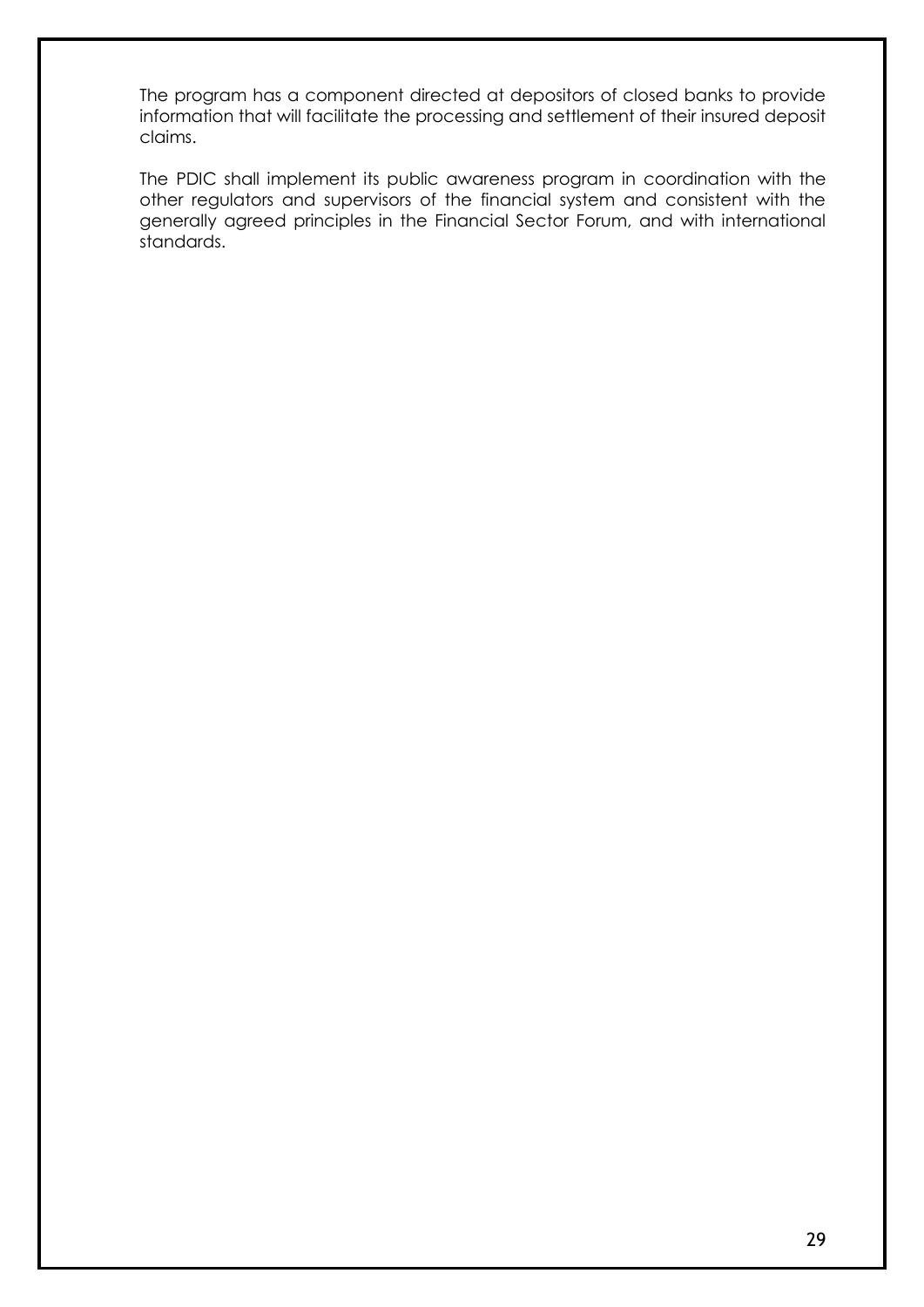### *ARTICLE XIII. ADOPT AND IMPLEMENT DISCLOSURE AND TRANSPARENCY REGIME*

**SECTION 1.** Timely and accurate disclosure shall be made by the Board of Directors, officers and employees on all matters as required under pertinent laws, rules, regulations, circulars and other government issuances, provided that any disclosure shall not be in violation of the PDIC Charter.

PDIC has developed effective internal audit procedures and has established an internal audit unit that is monitored by and reports directly to the Board and its Audit Committee.

PDIC shall undergo an annual independent external audit based on international standards.

**SECTION 2.** PDIC shall take all measures to be transparent. It shall disclose financial and non-financial information according to internationally recognized standards. A high level of disclosure is also valuable for PDIC in pursuing important public policy objectives. It is particularly important when they have a significant impact on the National Budget, on the risks carried by the government, or when they have a more global societal impact.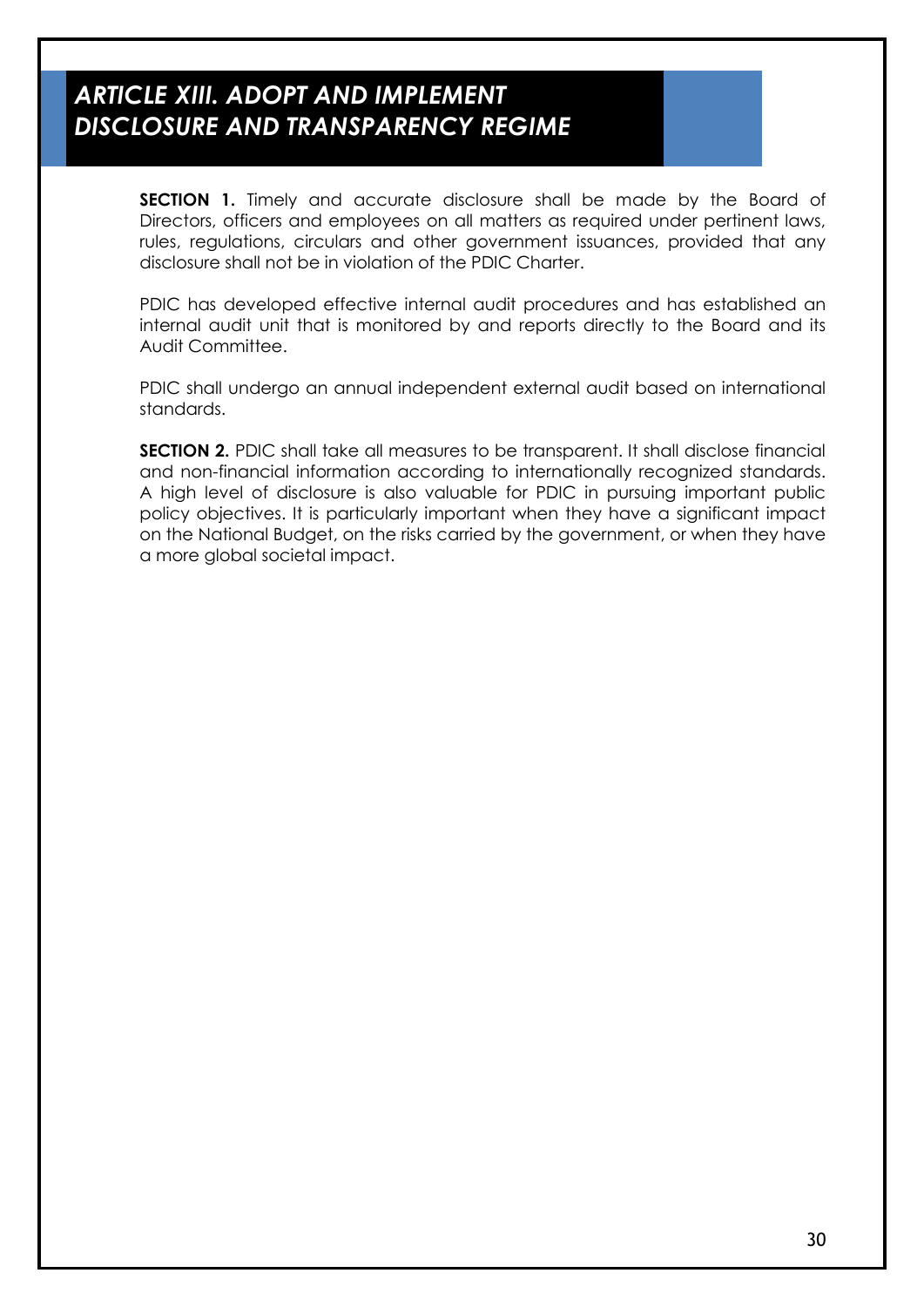# *ARTICLE XIV. REINFORCEMENTS FOR COMMUNICATION AND EDUCATION*

**SECTION 1.** The Board and Management shall ensure the thorough dissemination of this Code to all employees and third parties, and shall enjoin the development of organizational policies and processes consistent with this Code.

Funds shall be allocated for the conduct of an orientation program to operationalize this Code and for the continued education and training of all officers and employees to ensure compliance with this Code. Each Board Member is enjoined to attend the relevant education programs on corporate governance conducted by duly recognized private or government entities.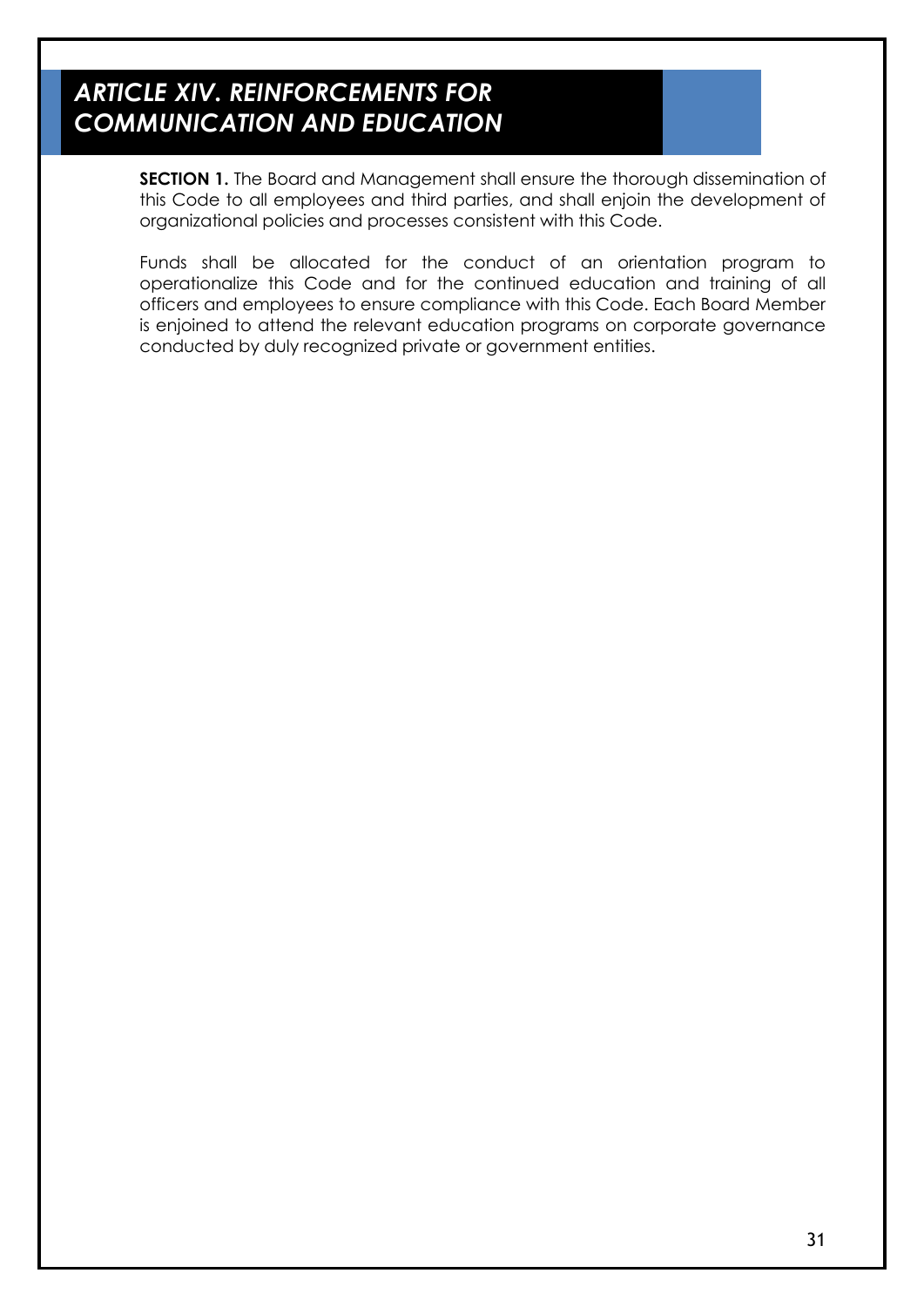# *ARTICLE XV. PERIODIC REVIEW AND AMENDMENT*

**SECTION 1.** The provisions of this Code and its enforcement shall be reviewed periodically. Recommendations for amendments or revisions shall be submitted to the Board for approval.

**SECTION 2.** All existing guidelines, orders, policies and other issuances, which are inconsistent with any provision of this Code shall be deemed superseded.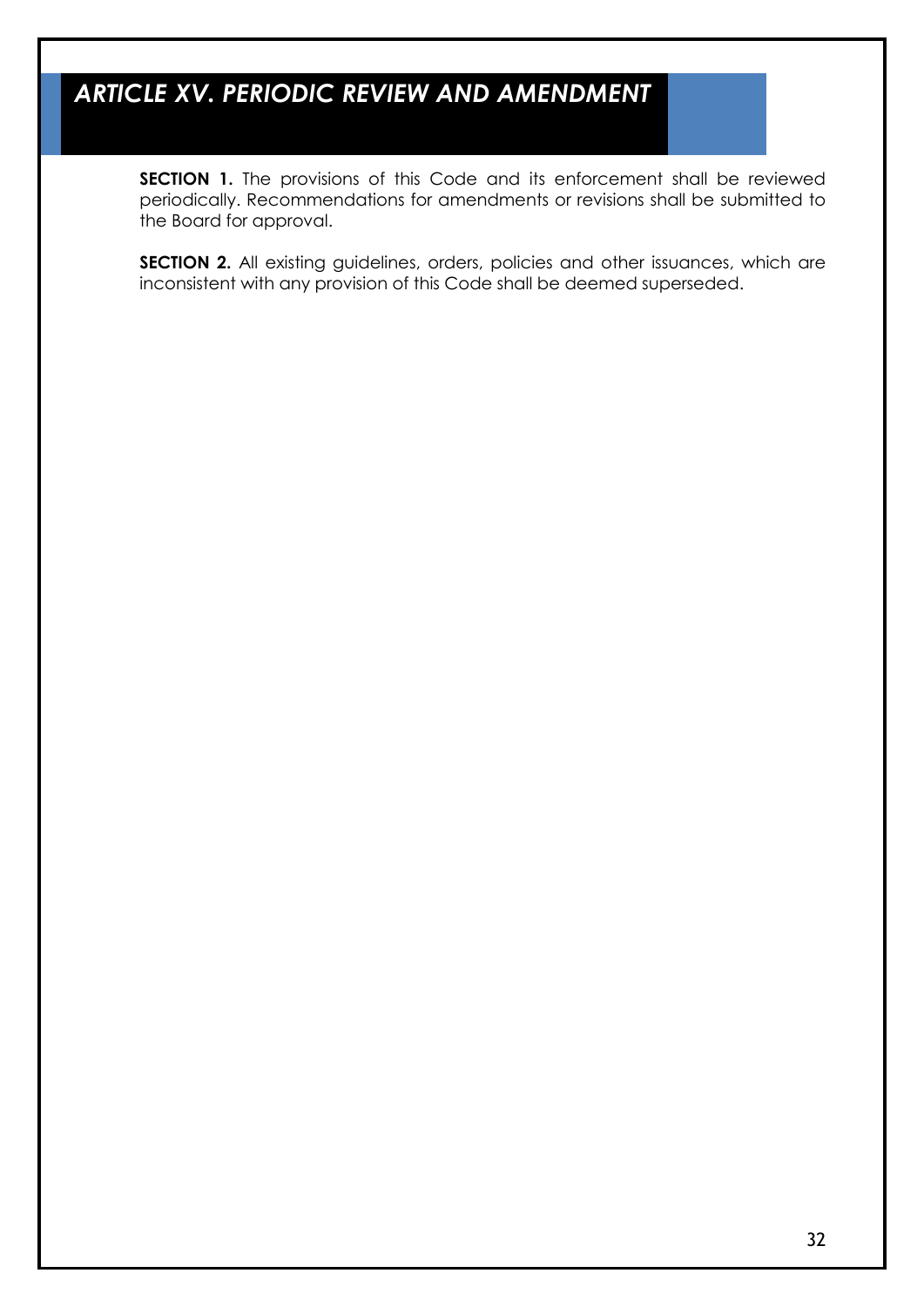### *ARTICLE XVI. CORPORATE OBLIGATIONS TO THE DIRECTORS AND OFFICERS*

**SECTION 1. Providing for Staff Support to Directors.** The Corporation shall provide the members of the Governing Board with reasonable support staff and office facilities to allow them to properly discharge their duties and responsibilities. 20

**SECTION 2. Liability Insurance Mechanism and Indemnification.** The Corporation shall establish an insurance and indemnification mechanism for itself and the members of the Governing Board, officers and employees against contingent claims and liabilities that may arise from acts done in the performance of their functions pursuant to existing laws and government rules and regulations.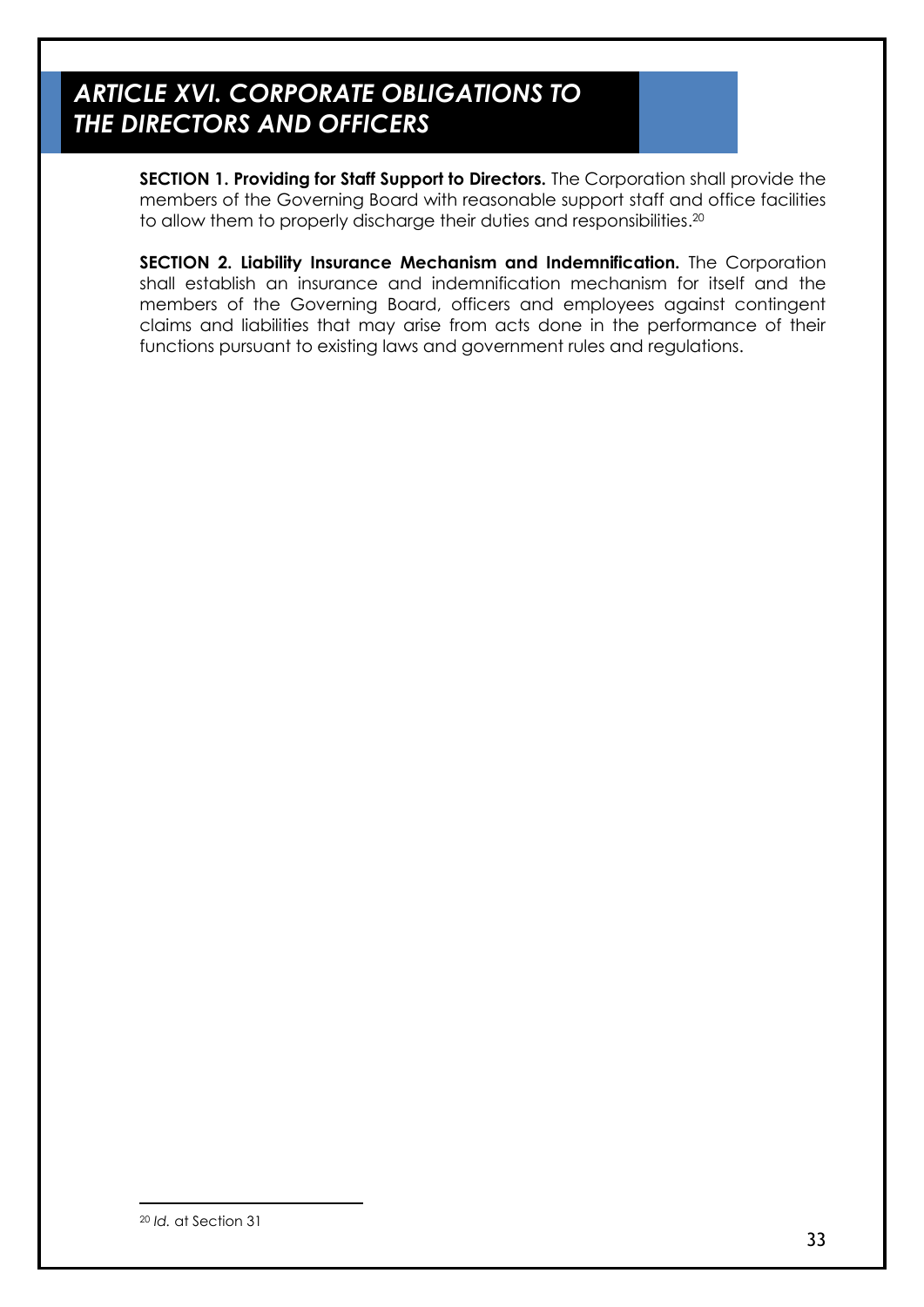# *ARTICLE XVII. SANCTIONS AND PENALTIES*

**SECTION 1.** Any violation of the provisions of this Code shall be dealt with in accordance with the Fit and Proper Rule, Anti-Graft and Corrupt Practices Act, Code of Ethical Standards for Government Employees and other applicable laws, rules and regulations.<sup>21</sup>

<sup>21</sup> Please see Section 42 (e), *id.*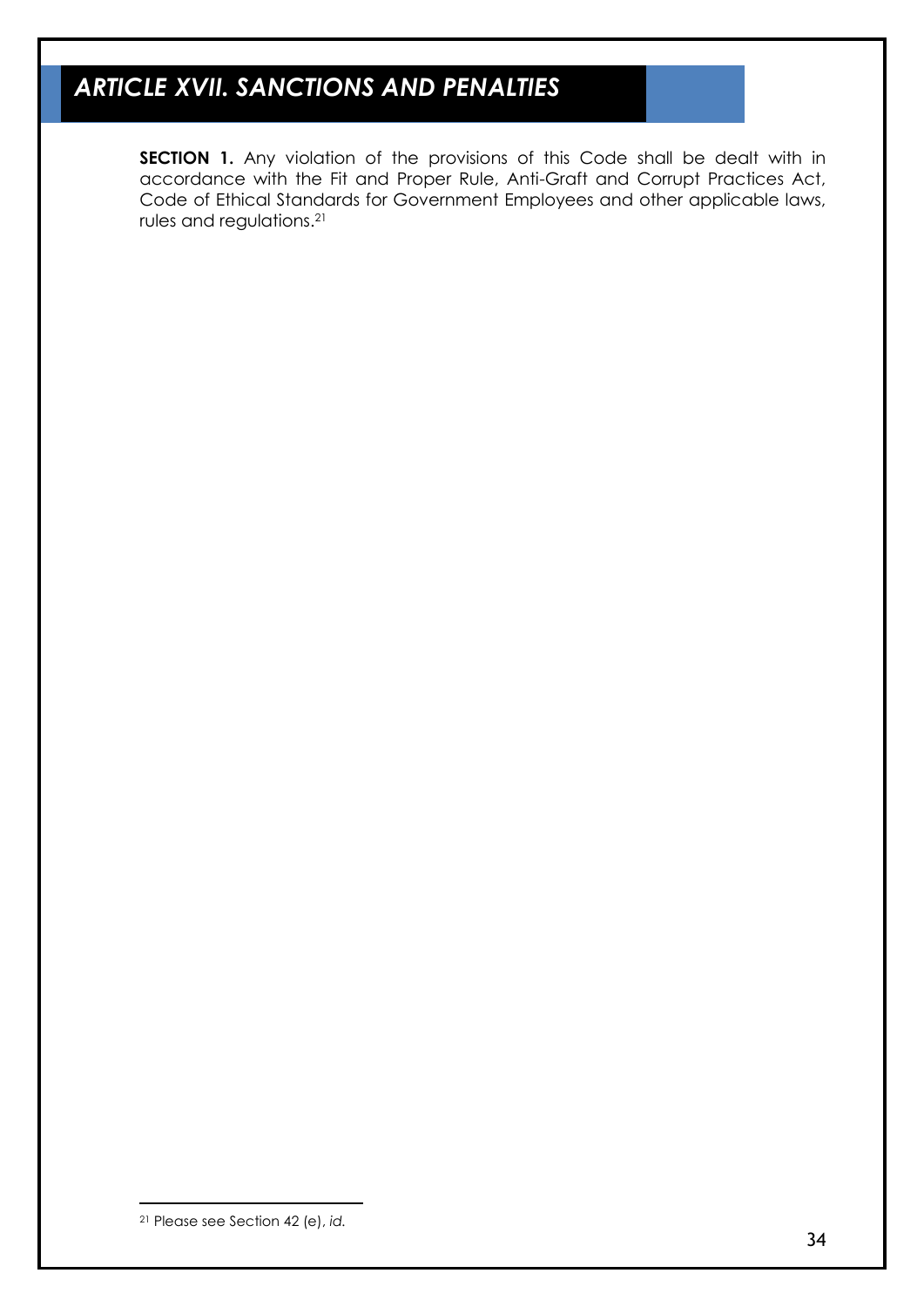- 1. *"Appointive Directors"* refer to the members of the Board of PDIC who are not ex-officio members thereof.
- 2. *"Board"* refers to the collegial body, which is vested with the powers and functions of the Corporation, as specified in RA 3591, as amended (PDIC Charter). It is charged with directing the management, operations and administration of the Corporation.
- 3. *"Charter"* refers to Republic Act No. 3591, as amended otherwise known as the Act Establishing the Philippine Deposit Insurance Corporation, Defining its Powers and Duties and for Other Purposes.
- 4. *"Corporate Governance"* is one key element in improving economic efficiency and growth as well as enhancing stakeholder confidence. It involves a set of relationships between a Corporation's Management and its Board. It also provides the structure through which the objectives of a Corporation are set, and the means of achieving those objectives and monitoring performance are determined.
- 5. *"Corporation"* refers to the Philippine Deposit Insurance Corporation.
- 6. *"Ex- officio Director"* refers to any individual who sits or acts as a member of the Board of Directors of PDIC by virtue of his/her title to another office, and without further appointment.
- 7. *"Fit and Proper Rule"* refers to a set of standards for determining whether a member of the Board of Directors/Trustees or the Chief Executive Officer is qualified to hold a position in PDIC which shall include but not limited to standards on integrity, experience, education, training and competence set under Memorandum Circular No. 2012-05 of the Governance Commission for Government-Owned or -Controlled Corporations (GCG).
- 8. *"Internal Auditing"* refers to an independent, objective assurance and consulting activity designed to add value and improve a corporation's operations. It helps a Corporation accomplish its objectives by bringing a systematic, disciplined approach to evaluate and improve the effectiveness of risk management, control, and governance processes.
- 9. "*Internal Control*" refers to the process effected by a Corporation's Board, Management and other personnel, designed to provide reasonable assurance regarding the achievement of objectives in the effectiveness and efficiency of operations, the reliability of financial reporting, and compliance with applicable laws, regulations, and internal policies.
- 10. *"Management"* refers to the body given the authority to implement the policies determined by the Board in directing the course and business activities of PDIC.
- 11. *"President"* refers to the President of PDIC.
- 12. *"Stakeholder"* refers to any individual or entity whose benefit the PDIC has been constituted, or whose life, occupation, business or well-being is directly